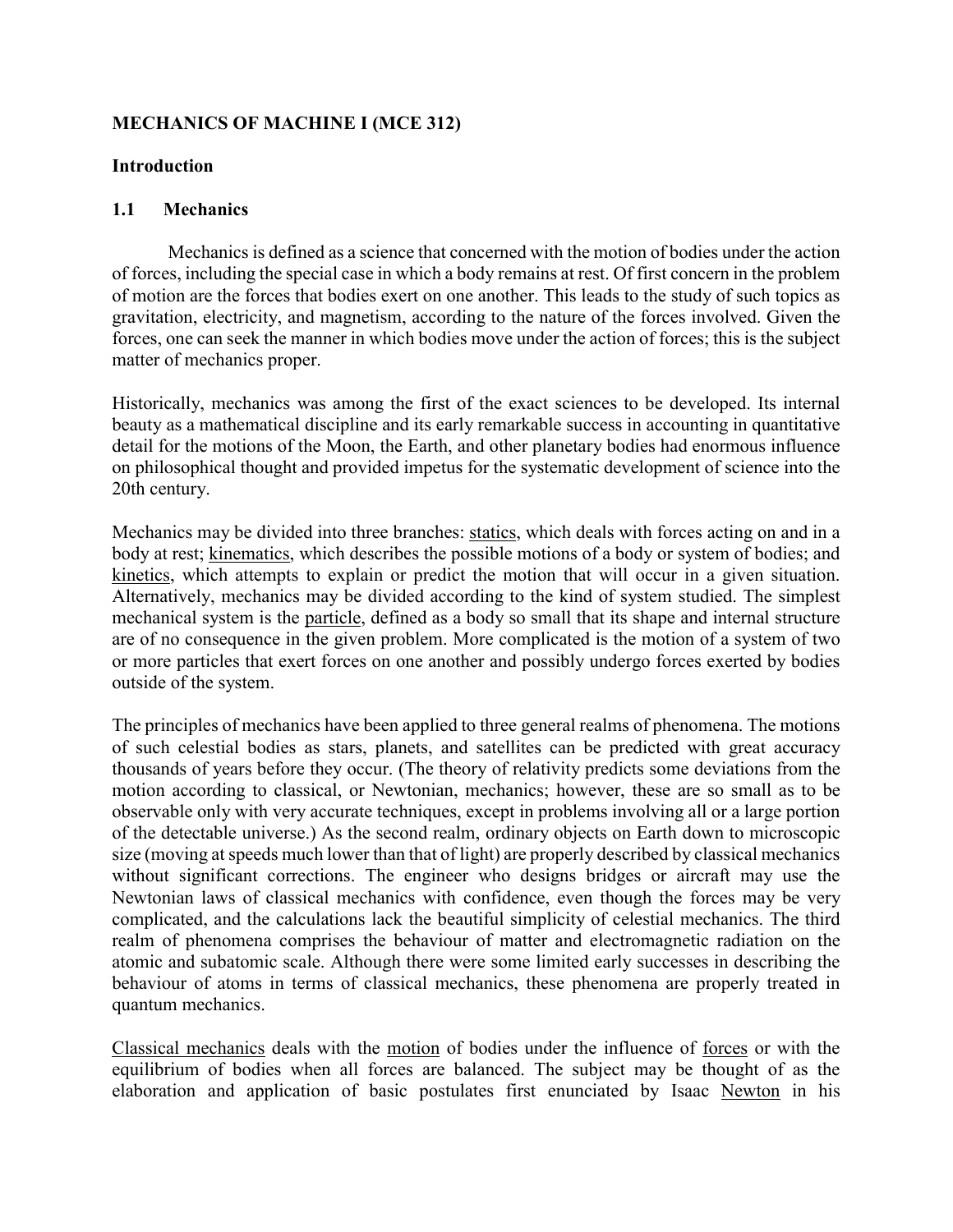*Philosophiae Naturalis Principia Mathematica (1687),* commonly known as the *Principia*. These postulates, called Newton's laws of motion, are set forth below. They may be used to predict with great precision a wide variety of phenomena ranging from the motion of individual particles to the interactions of highly complex systems. A variety of these applications are discussed in this article.

In the framework of modern physics, classical mechanics can be understood to be an approximation arising out of the more profound laws of quantum mechanics and the theory of relativity. However, that view of the subject's place greatly undervalues its importance in forming the context, language, and intuition of modern science and scientists. Our present-day view of the world and man's place in it is firmly rooted in classical mechanics. Moreover, many ideas and results of classical mechanics survive and play an important part in the new physics.

The central concepts in classical mechanics are force, mass, and motion. Neither force nor mass is very clearly defined by Newton, and both have been the subject of much philosophical speculation since Newton. Both of them are best known by their effects. Mass is a measure of the tendency of a body to resist changes in its state of motion. Forces, on the other hand, accelerate bodies, which is to say, they change the state of motion of bodies to which they are applied. The interplay of these effects is the principal theme of classical mechanics.

Although Newton's laws focus attention on force and mass, three other quantities take on special importance because their total amount never changes. These three quantities are energy, (linear) momentum, and angular momentum. Any one of these can be shifted from one body or system of bodies to another. In addition, energy may change form while associated with a single system, appearing as kinetic energy, the energy of motion; potential energy, the energy of position; heat, or internal energy, associated with the random motions of the atoms or molecules composing any real body; or any combination of the three. Nevertheless, the total energy, momentum, and angular momentum in the universe never changes. This fact is expressed in physics by saying that energy, momentum, and angular momentum are conserved. These three conservation laws arise out of Newton's laws, but Newton himself did not express them. They had to be discovered later.

It is a remarkable fact that, although Newton's laws are no longer considered to be fundamental, nor even exactly correct, the three conservation laws derived from Newton's laws—the conservation of energy, momentum, and angular momentum—remain exactly true even in quantum mechanics and relativity. In fact, in modern physics, force is no longer a central concept, and mass is only one of a number of attributes of matter. Energy, momentum, and angular momentum, however, still firmly hold centre stage. The continuing importance of these ideas inherited from classical mechanics may help to explain why this subject retains such great importance in science today.

## 1.2 **Mechanics of Machines**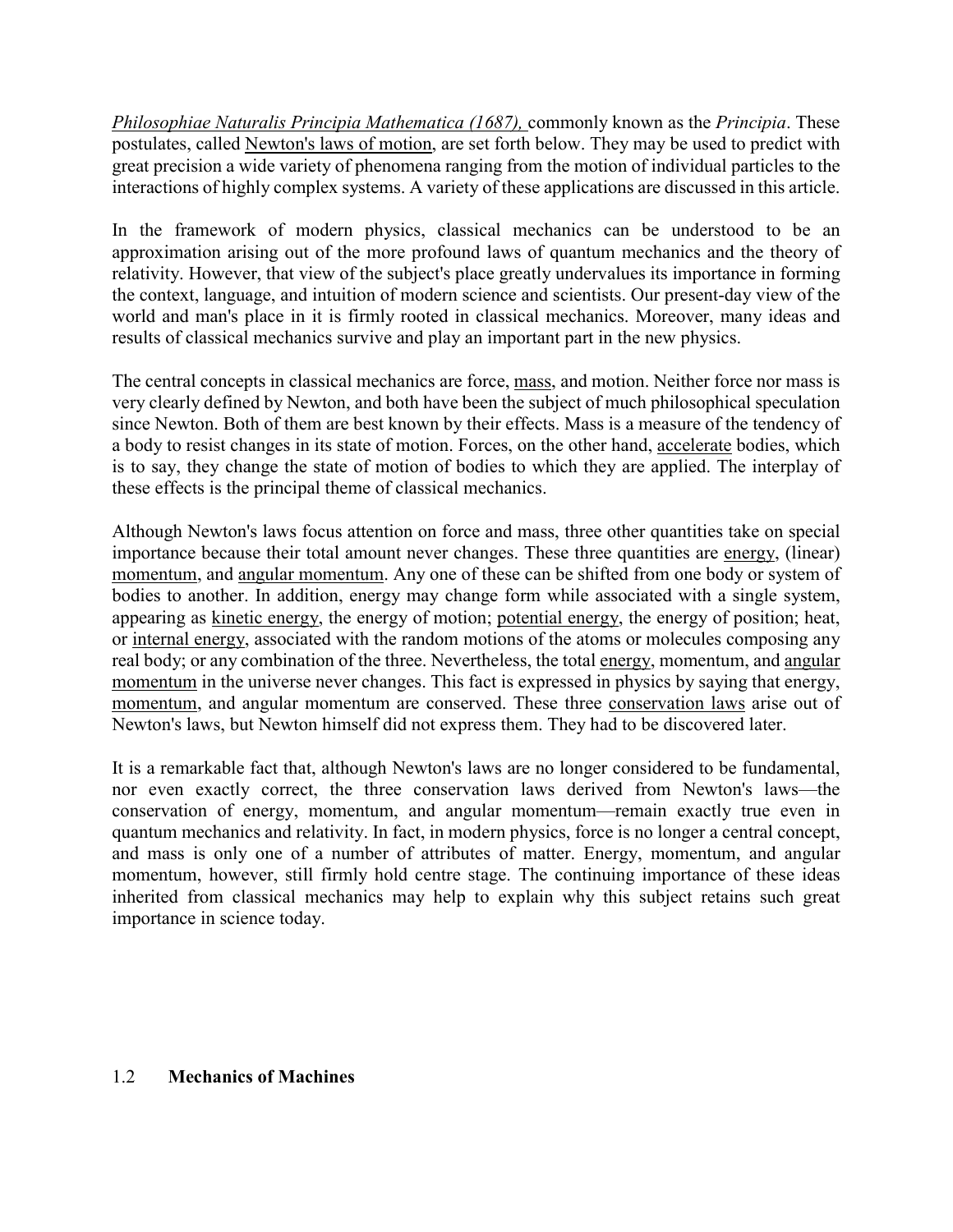The subject Mechanics of Machines may be defined as that branch of Engineering science which deals with the study of relative motion between the various parts of a machine and forces which act on these parts due to constrained motion. The study of relative motion alone is referred to as Kinematics while that of forces acting on these parts is called dynamics.

# **Kinematics**

Velocity: This is defined as the rate of change of displacement linear and angular of a body with respect to the time. Velocity is a vector quantity, to specify it completely the magnitude, direction and sense must be known.

Acceleration: The acceleration of a body is the rate of change of its velocity linear or angular with respect to time. A body accelerates if there is a change in either the magnitude, direction or sense of its velocity and can thus accelerates without change in speed, as in the case of a body moving in a circular path with uniform speed.

Displacement: Displacement is defined as the distance moved by a body with respect to a certain fixed point. The displacement may be along a straight or a curved path.

# **Equations of Uniformly accelerated Motion.**

Let a body having linear motion accelerates uniformly from an initial velocity **u** to a final velocity **v** in time t; let the acceleration be **a** and the distance from the initial position be **s**.

Then

$$
V = u + at
$$
  
\n
$$
S = ut + \frac{1}{2}at^2
$$
,  
\n
$$
V^2 = u^2 + 2as
$$

The corresponding equations for angular motion are:

$$
\omega_2 = \omega_1 + \alpha t
$$
  

$$
\theta = \omega_1 t + \frac{1}{2} \alpha t^2 ,
$$
  

$$
\omega_2^2 = \omega_1^2 + 2\alpha \theta
$$

Where  $\omega_2$  and  $\omega_1$  are the initial and final angular velocities respectively,  $\theta$  is the angle turned through in time t and  $\alpha$  is the angular acceleration.

Note: If a body is rotating at the rate of N rpm (revolution per minute), then its angular velocity,

$$
\omega = \frac{2\pi N}{60} \text{ rad/s}
$$

# **Non-Uniform acceleration**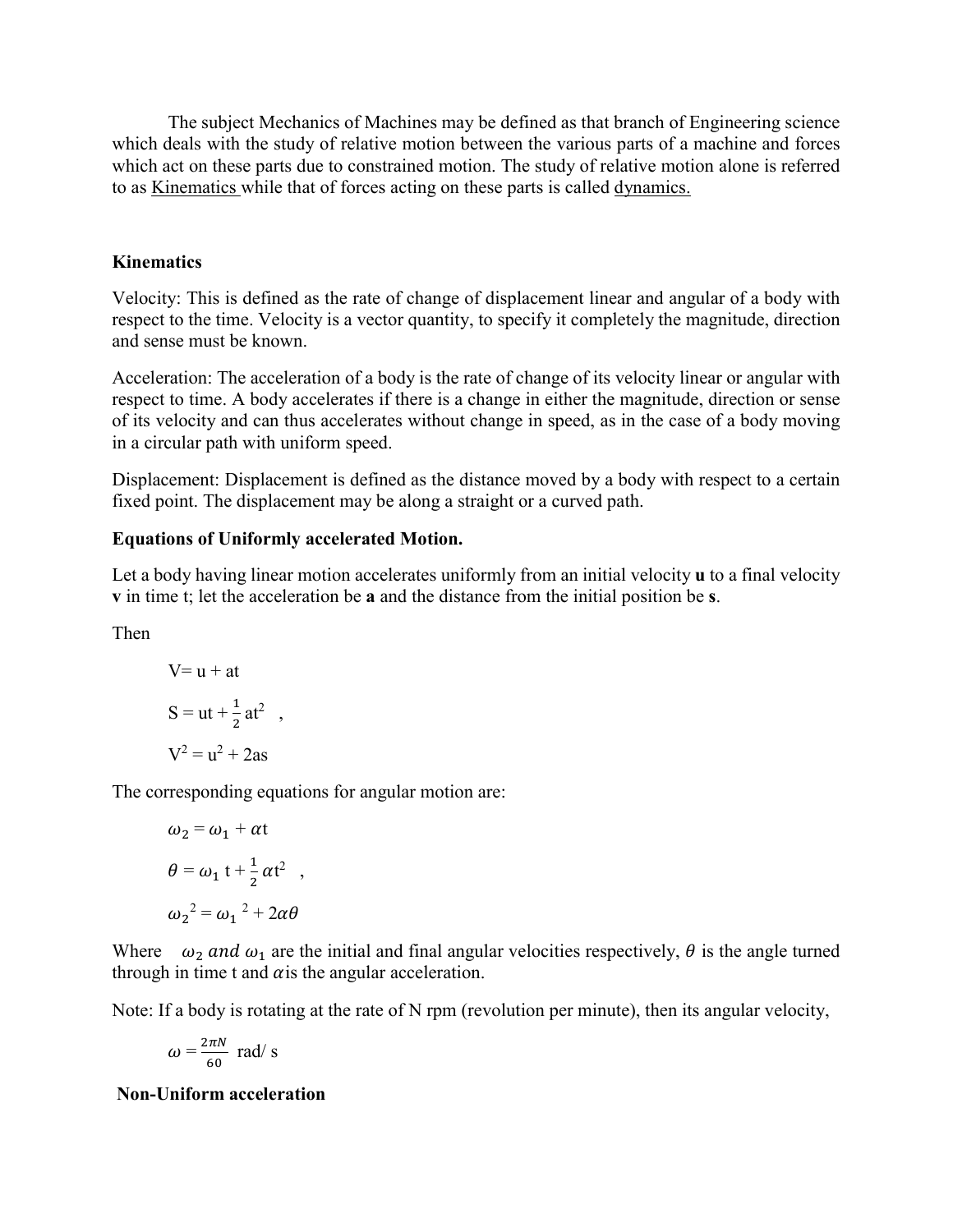If the non acceleration is a function of time , distance of velocity, it must be expressed in the form

$$
a = \frac{dv}{dt} = \frac{d}{dt} \frac{ds}{dt} = \frac{d^2s}{dt^2} + \dots \dots \dots \dots \dots \quad Note: v = \frac{ds}{dt}
$$
  
OR  

$$
a = \frac{dv}{dt} = \frac{ds}{dt} \times \frac{dv}{ds} = v \times \frac{dv}{ds}
$$

# **Relation between Linear and Angular Quantities of Motion.**

Consider a body moving along a circular path from A to B as shown in fig. 1.1 below,



Let  $r =$  Radius of the circular path

 $\theta$  = Angular displacement in radians

S= Linear displacement

 $V =$  Linear velocity

 $\omega$  = Angular velocity

a = Linear acceleration, and

 $\alpha$  = Angular acceleration

Find the geometry of the figure, we know that

$$
s = r.\theta \quad or \quad \theta = s/2
$$

Also, from linear velocity

$$
V = \frac{ds}{dt} = \frac{d(r.\theta)}{dt} = r.\frac{d\theta}{dt} = r.\omega
$$

and linear acceleration

$$
a = \frac{dv}{dt} = \frac{d(r \cdot \omega)}{dt} = r \cdot \frac{d\omega}{dt} = r \cdot \alpha
$$

**Note:**

In the case of a wheel or cylinder which rolls without slip on a flat surface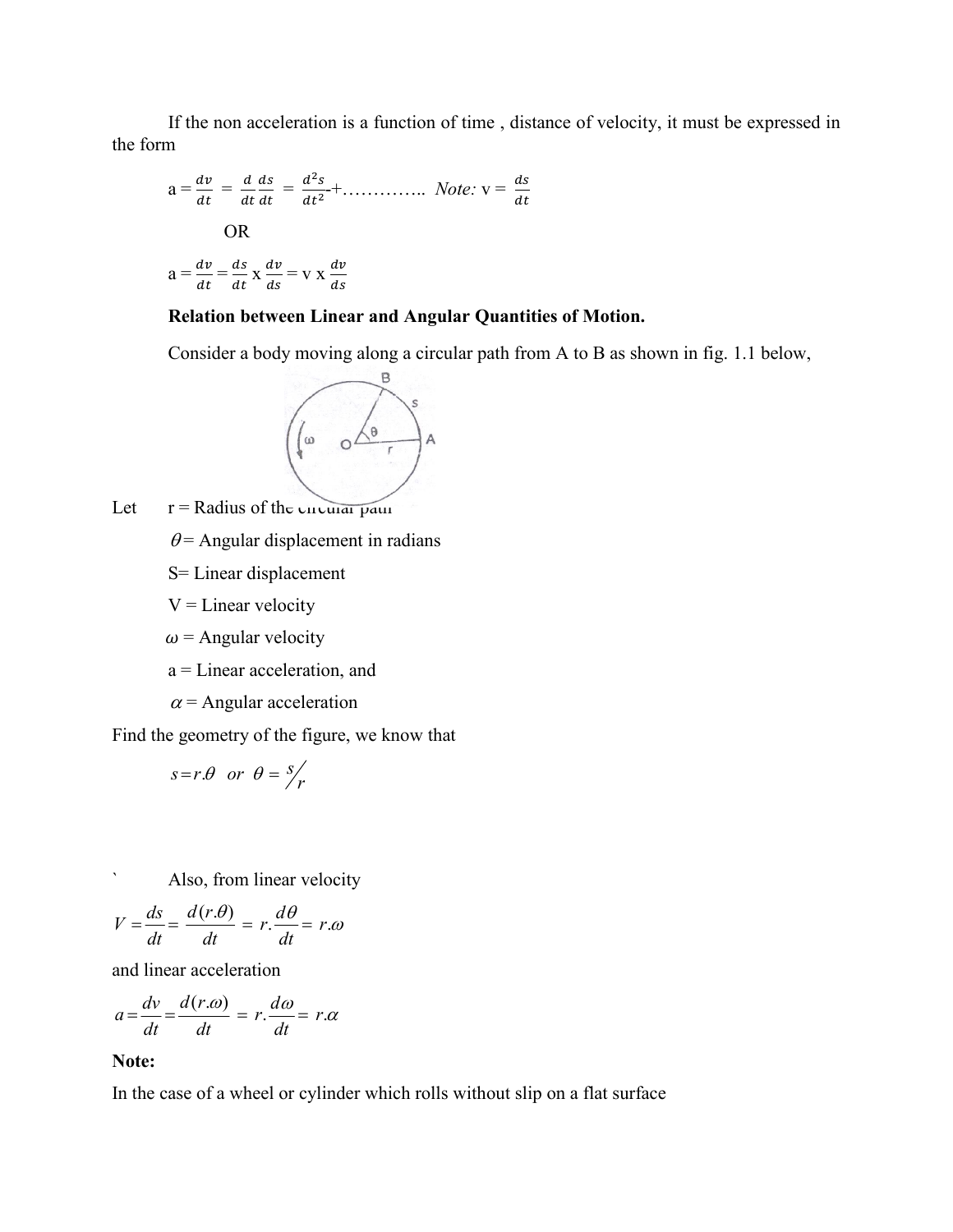### **WORKED EXAMPLES**

#### **Example 1**

There motion of a particle is given by  $a = t^3-3t^2+5$ . Where a is the acceleration in m/s<sup>2</sup> and t is the time in seconds. The velocity of the particle at  $t=1$  second is 6.25m/s and the displacement is 8.30metres. calculate the displacement and the velocity at t=2 seconds.

Given:  $a = t^3 - 3t^2 + 5$ From a = *dt*  $\frac{dv}{dt}$  $= t^3 - 3t^2 + 5$ *dt dv* or  $dv = (t^3 - 3t^2 + 5)dt$ 

Integrating both sides

$$
V = \frac{t^4}{4} - \frac{3t^3}{3} + 5t + c_1
$$
  
=  $\frac{t^4}{4} - t^3 + 5t + c_1$  ....... (i)

where  $c_1$  is the first constant of integration, from the question, when t=1s, v=6.25m/s, therefore substituting these values of t and v in equation (i).

$$
6.25 = 0.25 - 1.5 + c_1
$$
  
= 4.25 + c<sub>1</sub>  
or c<sub>1</sub> = 6.25 - 4.25  
= 2

Now, substituting the value of  $c_1$  in equation (i)

<sup>5</sup> <sup>2</sup> ............................( ) <sup>4</sup> 3 4 *<sup>t</sup> <sup>t</sup> ii <sup>t</sup> <sup>V</sup>*

When velocity at  $t = 2$  seconds

$$
V = \frac{2^4}{4} - 2^3 + 5 \times 2 + 2
$$
  
= 8m/s

When displacement at t=seconds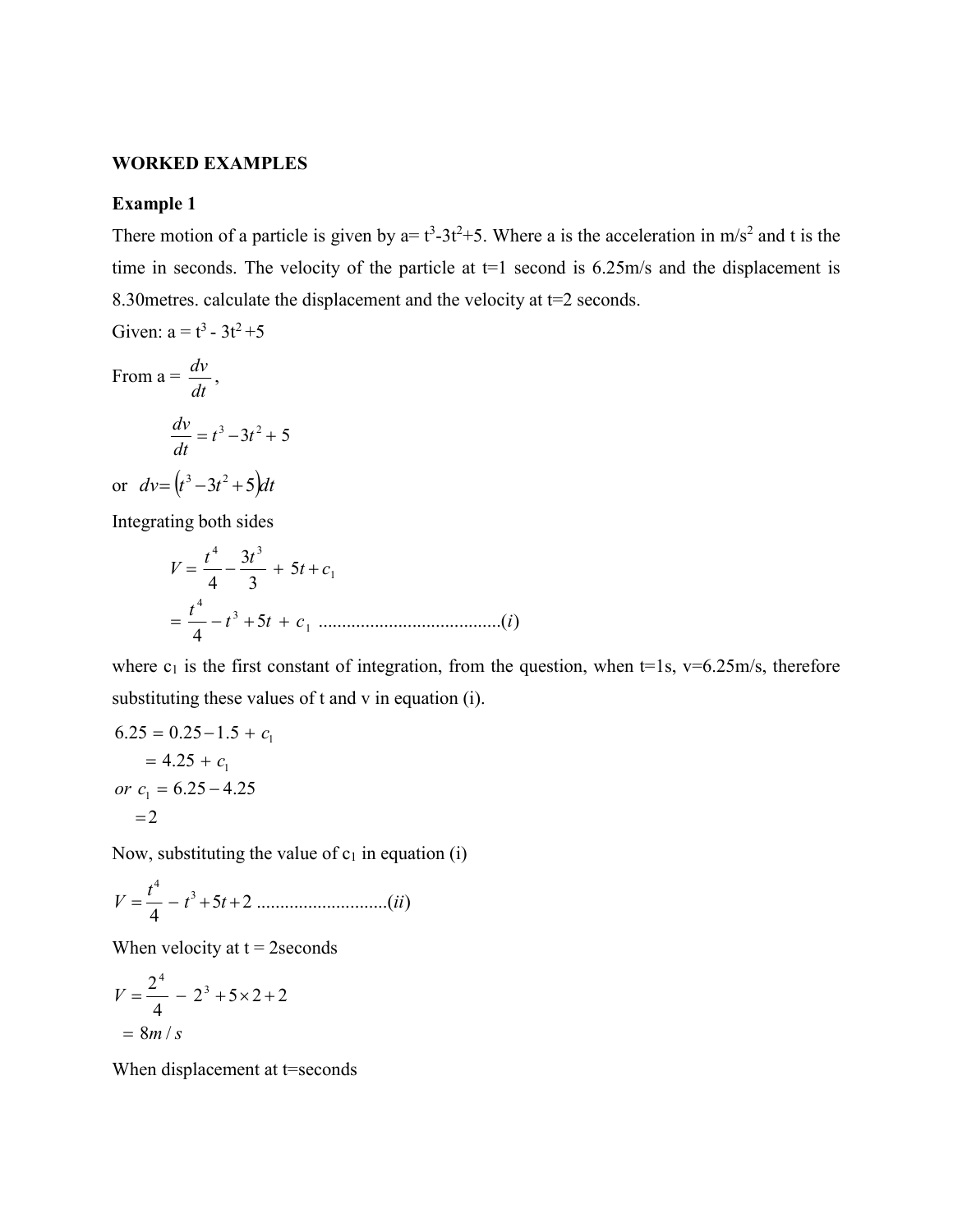From, V= *dt*  $\frac{ds}{dt}$ , therefore equation (ii) may be written as

$$
\frac{ds}{dt} = \frac{t^4}{4} - t^3 + 5t + 2
$$
  
OR 
$$
ds = \left(\frac{t^4}{4} - t^3 + 5t + 2\right)dt
$$

Integrating both sides

S = <sup>2</sup> .....................( ) <sup>2</sup> 5 20 4 <sup>2</sup> 2 4 4 *t c iii <sup>t</sup> <sup>t</sup> <sup>t</sup>*

Where ,

 $c<sub>2</sub>$  is the second constant of integration

When  $t=1s$ ,  $s=8.30m$ , substituting these values in equation (iii),

$$
8.30 = \frac{1}{20} - \frac{1}{4} + \frac{5}{2} + 2 + c_2
$$
  
= 4.3 + c<sub>2</sub>  
c<sub>2</sub> = 8.3 - 4.3  
= 4

Substituting the values of  $c_2$  in equation (iii)

$$
s = \frac{t^5}{20} - \frac{t^4}{4} + \frac{5t^2}{2} + 2t + 4.
$$

Substituting the value of  $t = 2$  seconds in this equation, we have

$$
S = \frac{2^5}{20} - \frac{2^4}{4} + \frac{5 \times 2^2}{2} + 2 \times 2 + 4
$$

 $= 15.6m$ .

#### **Example 2.**

A wheel accelerates uniformly from rest to 2000 rpm in 20 seconds. What is its angular acceleration? How many revolutions does the wheel make in attaining the speed of 2000 rpm.

## **Solution**

Given: N<sub>o</sub> = 0, or 
$$
\omega
$$
= 0; N = 2000 r.p.m or  $\omega$  = 2 $\Pi \times \frac{2000}{60}$  = 209.5 rad/s,

 $t = 20$  seconds

Let  $\alpha$  = Angular acceleration in rad/s<sup>2</sup>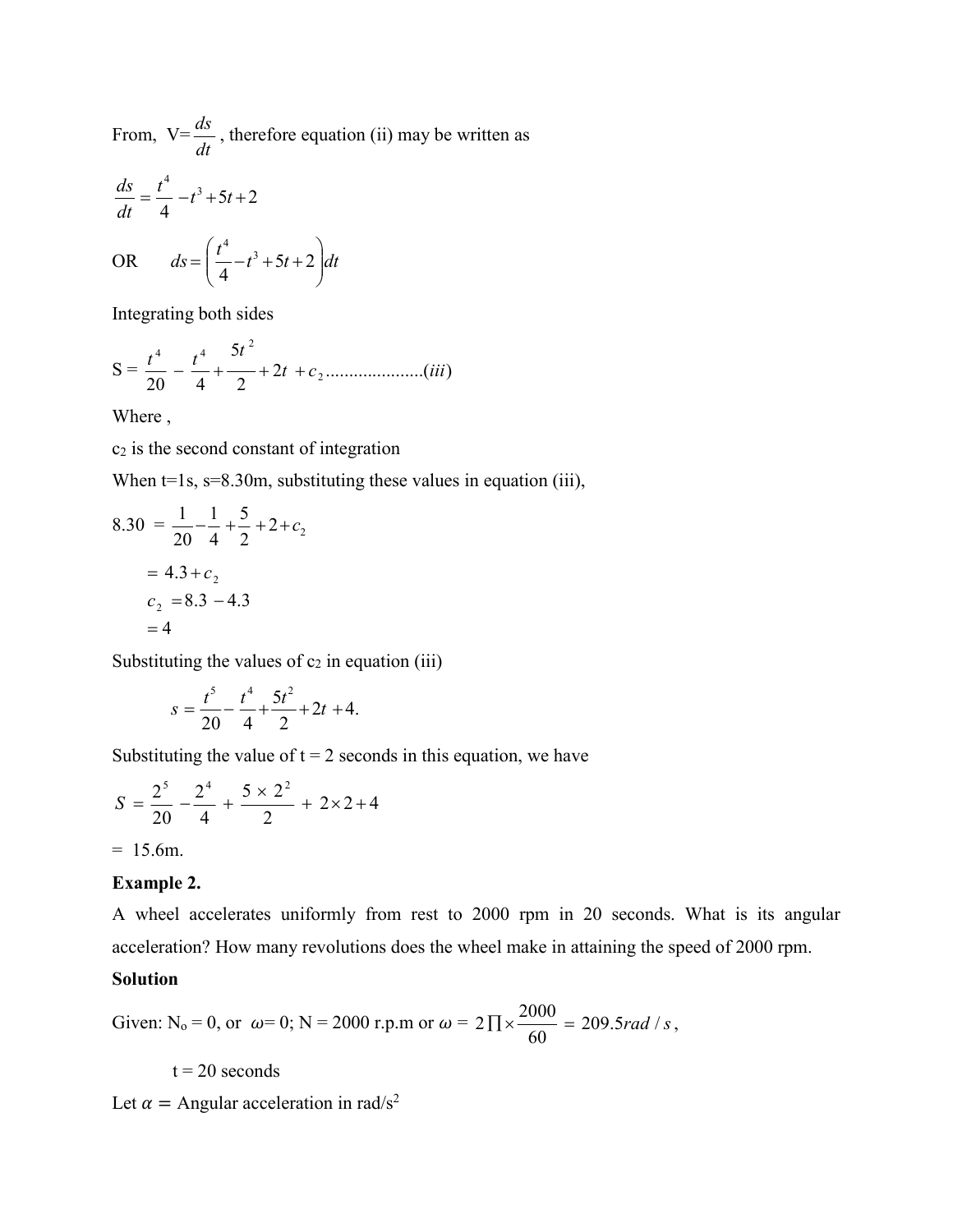From  $\omega = \omega_0 + \alpha t$  or  $209.5 = 0 + \alpha \times 20$ 

$$
\alpha = \frac{209.5}{20}
$$
  
= 10.475 rad/s<sup>2</sup>  

$$
\theta = \frac{(\omega_o + \omega)t}{2} = \frac{(0 + 209.5) \times 20}{2} = 2095 rad
$$

Since the angular distance moved by the wheel during one revolution is  $2\pi$  radians, therefore the number of revolutions made by the wheel,

$$
n = \frac{\theta}{2\pi} = \frac{2095}{2\pi} = 333.4
$$

### **Assignment**

- (1) A horizontal bar 1.5metres long nad of small cross-section rotates about vertical axis through one end. It accelerates uniformly from 1200r.p.m to 1500 r.p.m in an interval of 5 seconds. What is the linear velocity at the beginning and end of the interval? What are the normal and tangential components of the acceleration of the mid-point of the bar 5 seconds after acceleration begins?
- (2) The displacement of a point is given by  $S = 2t^3 + t^2 + 6$ , where S is in metres and t in seconds. Determine the replacement of the point when the velocity changes from 8.4m/s to 18m/s. Find also the acceleration at the instant when the velocity of the particle is 30m/s.

#### **DYNAMICS**

#### **1.2 Mass, Force, Weight and Momentum**

Mass: It is the amount of matter contained in a given body, and does not vary with the change in its position on the earth's surface. The mass of a body is measured by direct comparison with a standard mass by using a lever balance.

Weight: It is the amount of pull, which the earth exerts upon a given body. Since the pull varies with distance of the body from the centre of the earth, therefore the weight of the body will vary with its position on the earth's surface (say latitude and elevation). It is thus obvious, that the weight is a force.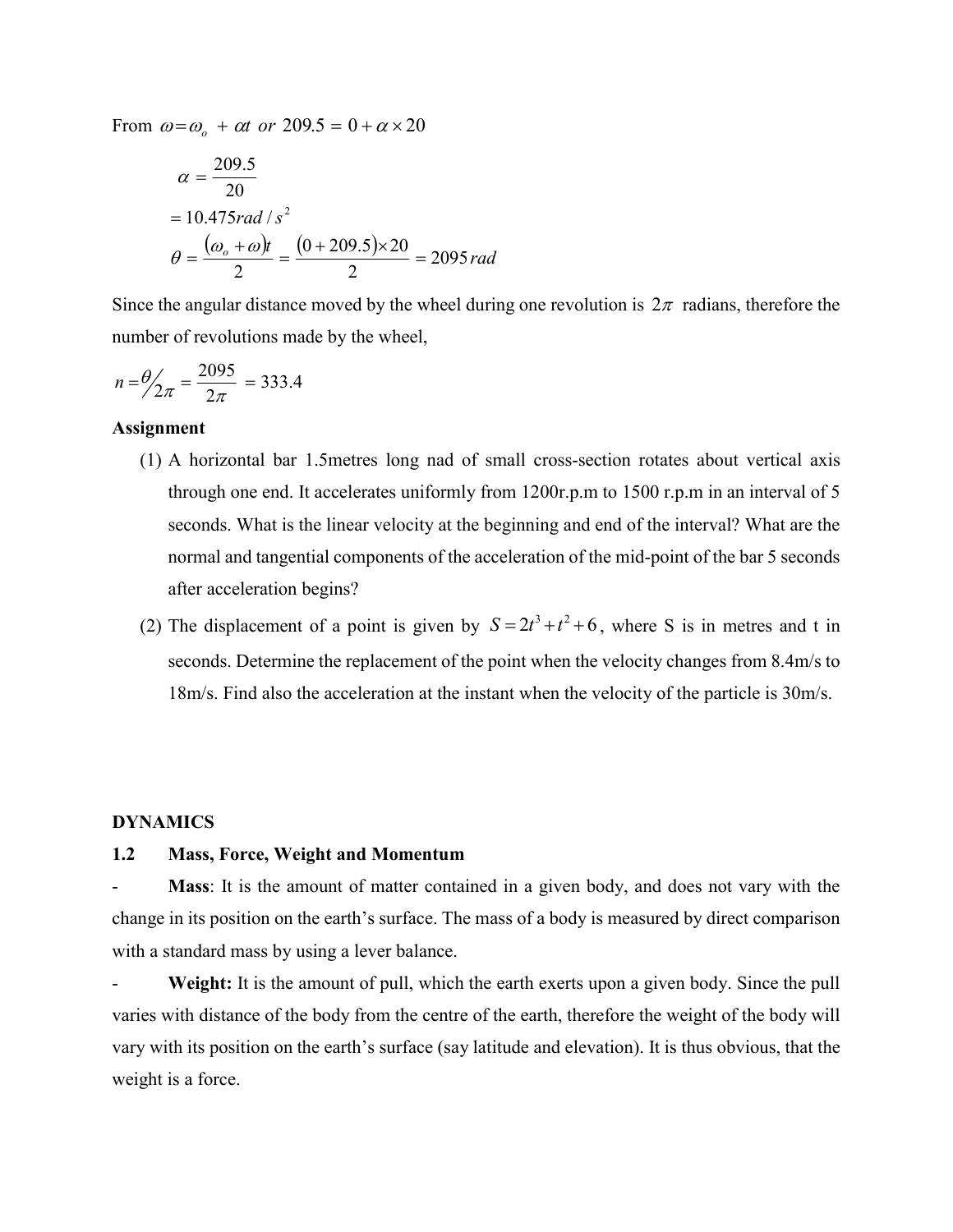**Force:** It is an important factor in the field of engineering science, which may be defined as an agent, which produces or tend to produce, destroy or tend to destroy motion.

**Momentum:** The momentum of a body is the product of its mass and velocity. Mathematically.

 $Momentum = mass x velocity$ 

Let  $M =$  mass of the body

 $u =$  Initial velocity of the body

 $v =$  final velocity of the body

a = constant acceleration, and

 $t =$ Time required (in seconds) to change the velocity from u to v.

now, initial momentum = M.u

and final momentum  $=$  m.v

 $\therefore$  change of momentum= m.v – m.u

and rate of change of Momentum =  $\frac{m_1 v - m_2 a}{2} = \frac{m_1 v - a_2}{2} = m_2 a$ *t*  $m(v-u)$ *t*  $\frac{m.v - m.u}{m.v - u} = \frac{m(v - u)}{m} = m.$ 

## **Newton's Law of Motion**

- 1. Everybody continues in its state of rest or of uniform motion in a straight line, unless acted upon by some external force.
- 2. The rate of change of momentum is directly proportional to the impressed force and takes place in the same direction in which the forces acts.
- 3. To every action, there is always an equal and opposite reaction.

From the second law,

Force  $\alpha$  rate of change of momentum

 $\alpha$  mass x rate of change of velocity

i.e  $F = kma$ 

where k is a constant

The unit of the quantities are chose so as to make the value of k unity.

i.e.  $F = ma$ .

Which is the force required to give a mass of 1kg an acceleration of  $1 \text{m/s}^2$ 

**Impulse:** The impulse of a constant force (f) acting for a time t is the product ft. if during this time, the velocity change from u to v, then,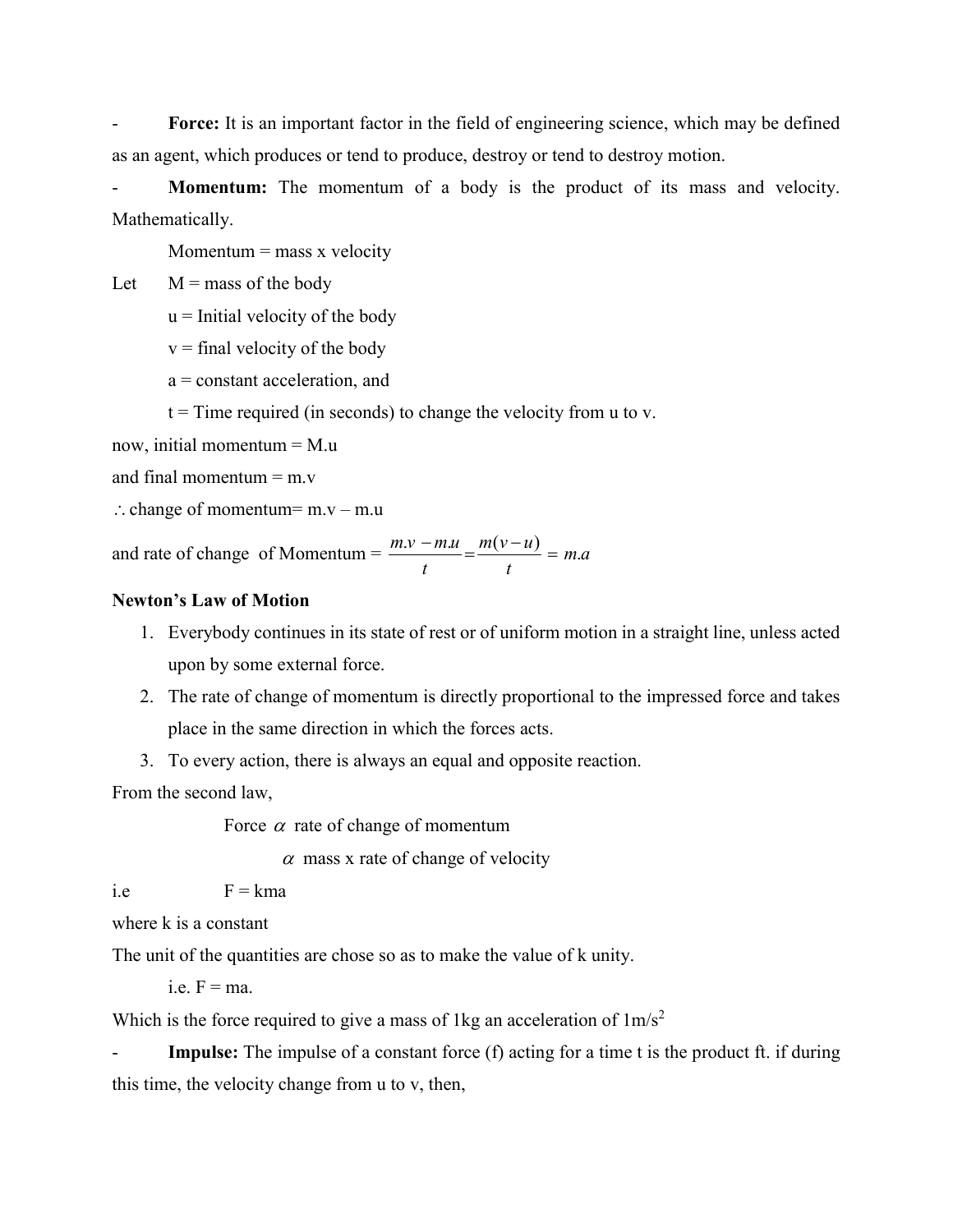$$
f = ma = \frac{m(v - u)}{t}
$$

*or*

$$
ft = m(v - u)
$$

 $\therefore$  impulse of force = change of momentum

## **Relative Velocity**

If two bodies A and B are moving with velocities  $V_a$  and  $V_b$  respectively as in fig 1.2, then the relative velocity of one to the other is the vector difference of  $v_a$  and  $v_b$ ,



i.e. if vectors oa and ob, representing Va and Vb in magnitude, direction and sense, are drawn from the same point o, then ab represents the velocity of B relative to A and ba the velocity of A relative to B.

If Oa and Ob represent the velocities of the same body at different times, then ab represents the change in velocity.

### **Centripetal acceleration and centrifugal force**

Consider a body of mass m moving in a circular path of radius r with constant speed V, fig. 1.3. If it moves from A to B in time dt and the angle AOB is  $d\theta$ 



then, from the relative velocity diagram, the change of velocity is represented by ab Thus, change of velocity =  $V d\theta$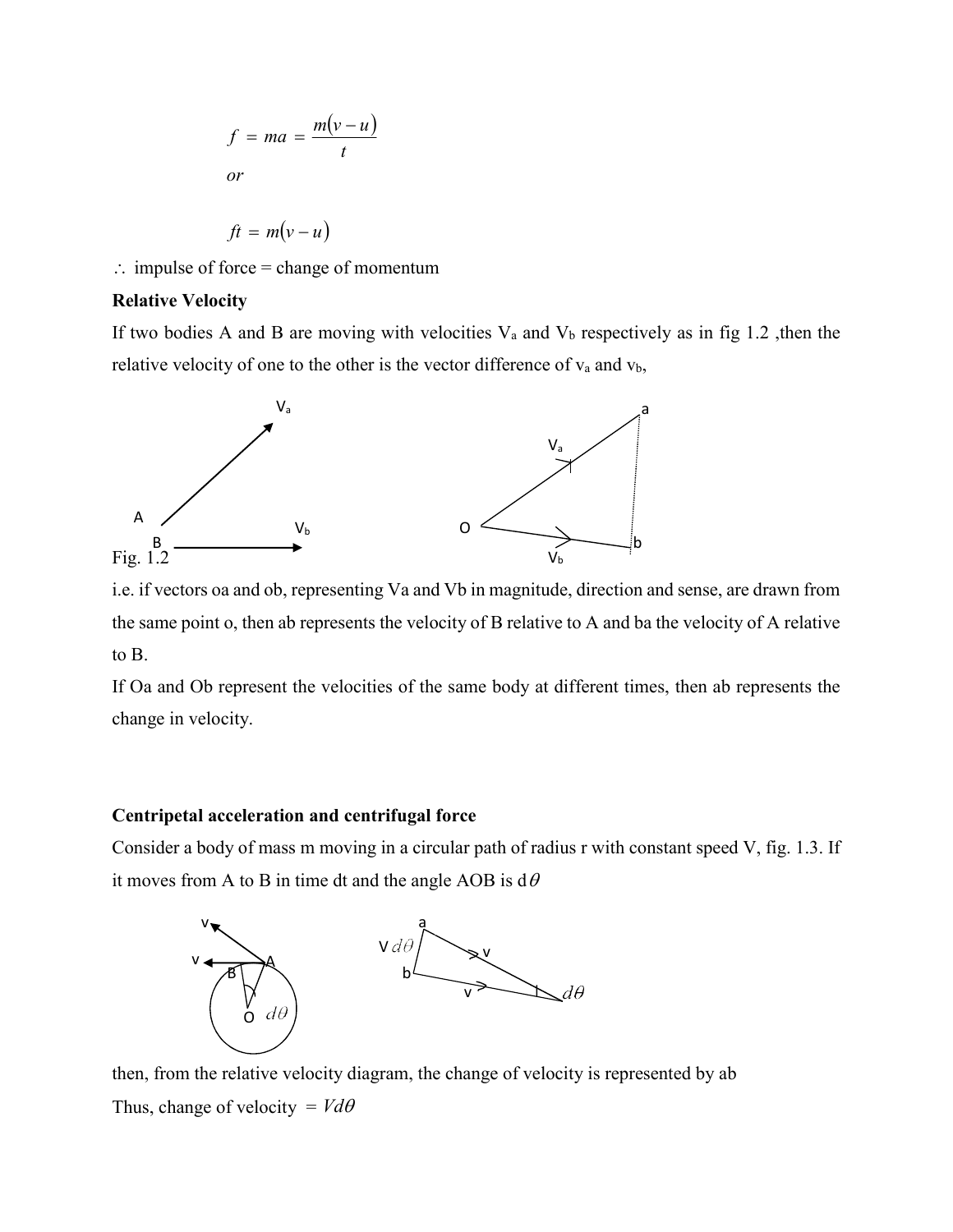$$
\therefore acceleration = V \frac{d\theta}{dt}
$$

i.e.  $a = v\omega$ 

where  $\omega$  is the angular velocity of OA

But *V r* ..........................................*recall*

Or

 $\therefore$   $a = \omega^2 r$  or  $v^2/r$ 

This linear acceleration derived directed towards the centre of rotation o is called **Centripetal acceleration**. The out-of-balance force causing this acceleration is called **Centripetal force**. The radially inward, or centripetal force required to produce this acceleration is given by

$$
F = ma = m\omega^2 r
$$

$$
= m v^2 / r
$$

If a body rotates at the end of an arm, this force is provided by the tension in the arm. The reaction to this force acts at the centre of rotation and is called the centripetal force.

In many engineering problems, there is often, though not always, an equal and opposite reaction to centripetal force called **centrifugal force**. This force never acts directly on the body moving in a circle but exists only as a reaction to the centripetal force. A common concept of centrifugal force in engineering problems is to regard it as the radially outward force which must be applied to a body to convert the dynamical condition to the equivalent static condition; this is known as d'Alembert's principle.

#### **Mass Moment of Inertia**

If the mass of every particle of a body is multiplied by the square of its perpendicular distance from a fixed line, then the sum of these quantities (for the whole body) is known as mass moment of inertia of the body. It is denoted by I.

Consider a body of total mass compose of small particles of masses  $m_1$ ,  $m_2$ ,  $m_3$ ,  $m_4$  etc. If  $k_1$ ,  $k_2$ , k3, k4 are the distances of these masses from a fixed line, as shown in fig 1.4, then the mass moment of Inertia of the whole body is given by

$$
I = m_1(k_1)^2 + m_2(k_2)^2 + m_3(k_3)^2 + m_4(k_4)^2 + \dots
$$

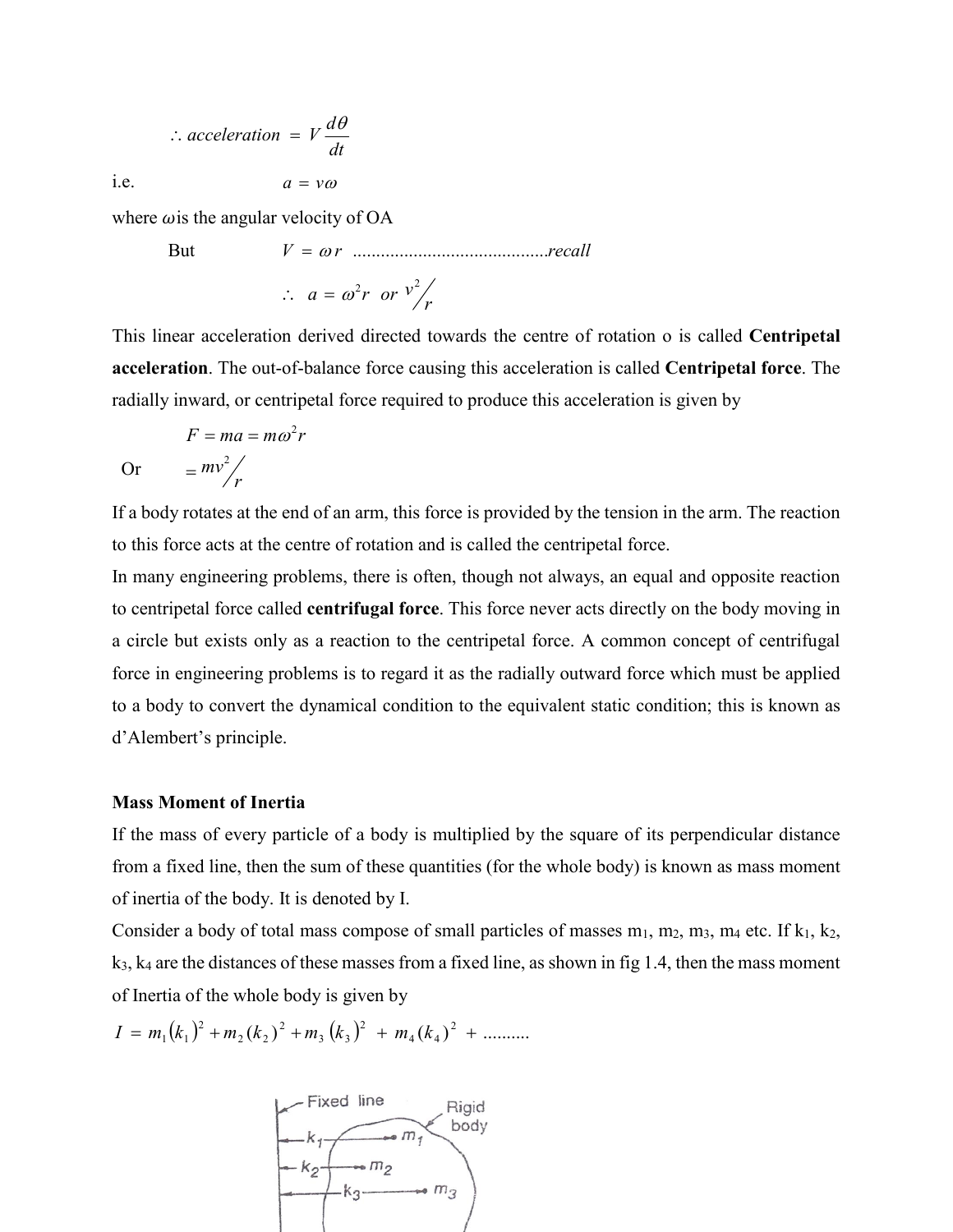#### Fig. 1.4

If the total mass of body may be assumed to concentrate at one point (known as centre of mass or centre of gravity), at a distance k from the given axis, such that

$$
m.k2 = m1(k1)2 + m2(k2)2 + m3(k3)2 + m4(k4)2 + .........
$$
  
then  $I = m.k2$ 

The distance K is called the **radius of Gyration.** This is defined as the distance from a given reference where the whole mass of body is assumed to be concentrated to give the same value of I.

#### **Angular Momentum or Moment of Momentum**

Consider a body of total mass m rotating with an angular velocity of  $\omega$  rad/s, about the fixed axis O as shown in fig. 1.5. Since the body is composed of numerous small particles, therefore let us take one of these small particles having a mass dm and at a distance r from the axis of rotation. Let v be its linear velocity acting tangentially at any instant.

Recall, momentum is the product of mass and velocity, therefore momentum of mass dm

*dmv dm r*. ...............(*V* .*r*)

and

moment of momentum of mass dm about O

$$
= dm \times \omega \times r \times r = dm \times r^2 \times \omega = I_m \times \omega
$$

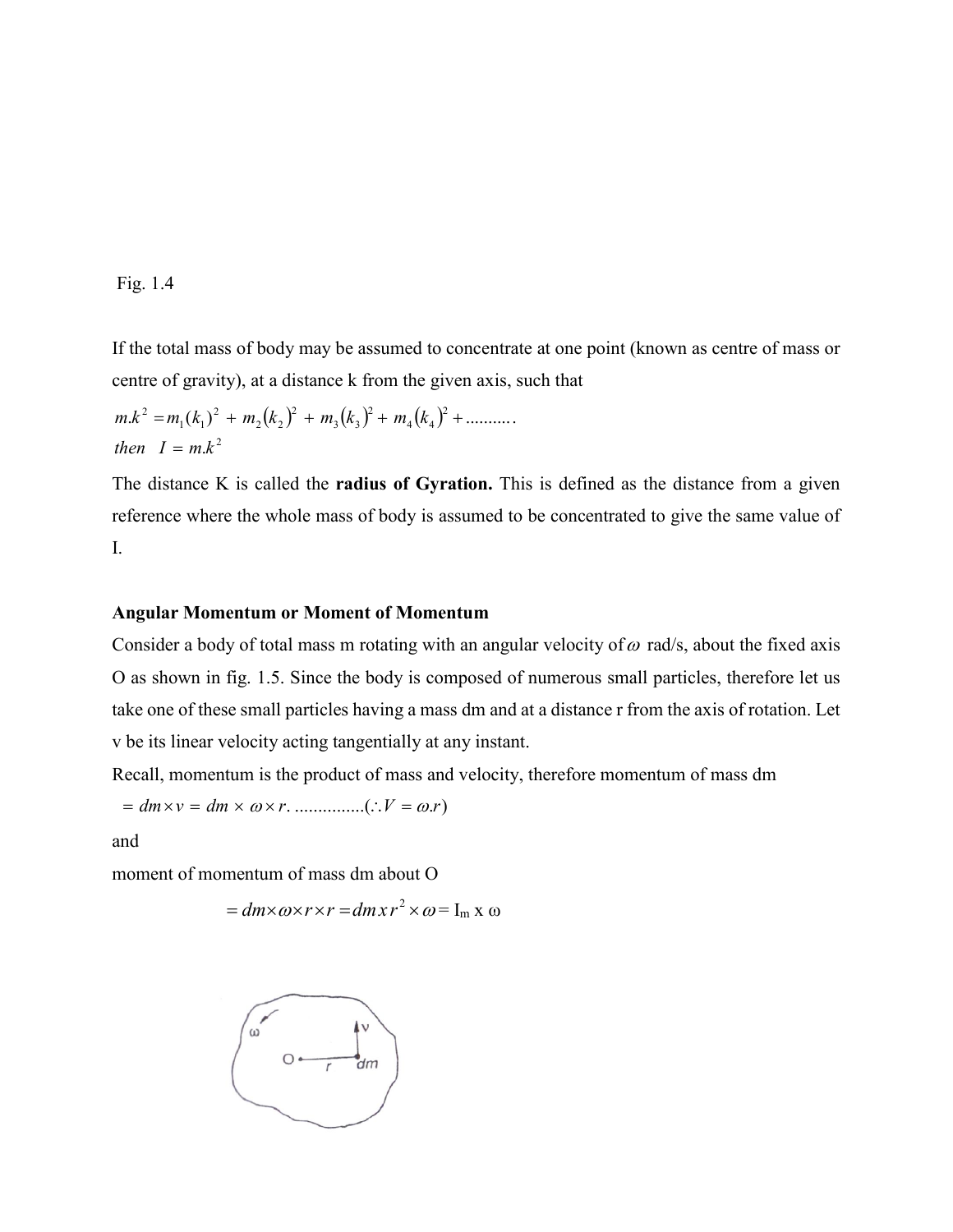## Fig. 1.5

Where  $I_m$  = Mass moment of Inertia of mass dm about  $O = dm \times r^2$ 

 $\therefore$  Moment of momentum or angular momentum of the whole body about 0

$$
= \int I_m \omega = I \omega
$$

Where  $\int I_m$  = Mass moment of Inertia of the whole body about O

Thus, the angular momentum or the moment of momentum is the product of mass moment of inertia (I) and the angular velocity  $(\omega)$  of the body.

# **Torque**

It may be defined as the product of force and the perpendicular distance of its line of action from the given point or axis.

The Newton's second Law of motion, when applied to rotating bodies, state that the torque is directly proportional to the rate of angular momentum. Mathematically

 *dt <sup>d</sup> <sup>I</sup> dt <sup>d</sup> <sup>T</sup> <sup>I</sup> dt <sup>d</sup> <sup>I</sup> Torque <sup>T</sup>* . ........................... ( . ) ,

### Example 1

The flywheel of a steam engine has a radius of gyration of 1m and mass 2500 kg. The starting torque of the steam engine is 1500 Nm and may be assumed constant. Determine:

- (i) angular acceleration of the flywheel
- (ii) kinetic energy of the flywheel after 10 seconds from the start

## **Solution:**

Given:  $K = 1m$ ;  $m = 2500kg$ , T=1500Nm Let  $\alpha$  = Angular acceleration of the flywheel From mass moment of inertia  $I = m.k^2$  $= 2500 \times I^2$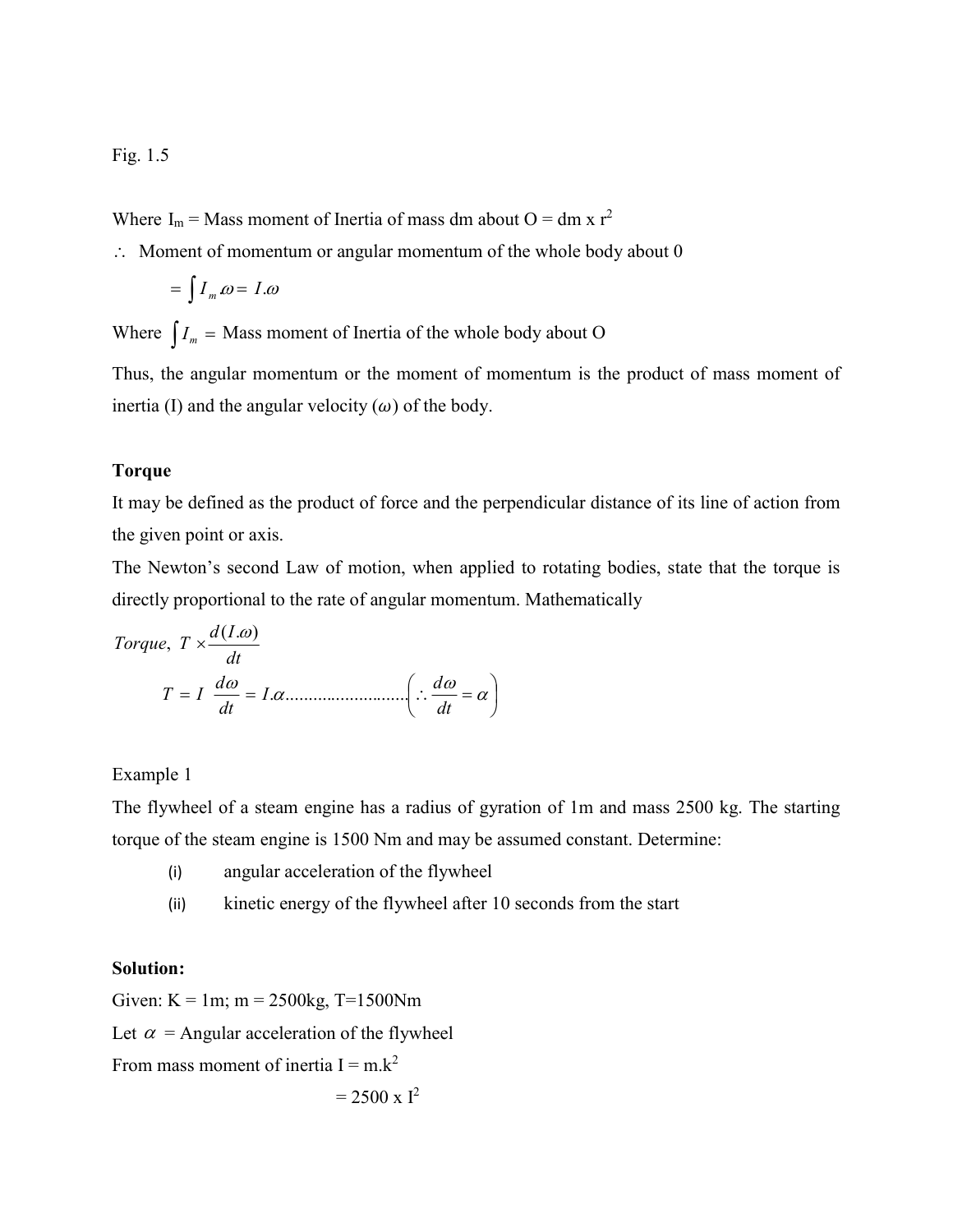$= 2500$ kgm<sup>2</sup> We know that torque (T) = I.  $\alpha$  $1500 = 2500 \text{ x } \alpha$ Or  $0.6$ rad /  $s^2$ 2500  $\alpha = \frac{1500}{2500} = 0.6$ rad / s (ii) We know that  $\omega_2 = \omega_1 + \alpha$ .t  $= 0+0.6 \times 10$  $= 6$  rad/s

 $\therefore$  Kinetic energy of the flywheel,

$$
E = \frac{1}{2}I(\omega_2)^2
$$

$$
= \frac{1}{2} \times 2500 \times 6^2
$$

$$
= 4500J = 45kJ
$$

### Example 2

A haulage rope winds on a drum of radius 500 mm, the free and being attached to a truck. The truck has a mass of 500 kg and is initially at rest. The drum is equivalent to a mass of 1250 kg with radius of gyration 450mm. The rim speed of the drum is 0.75m/s before the rope tightens. By considering the change in linear momentum of the truck and in the angular momentum of the drum, find the speed of the truck when the motion becomes steady. Find also the energy lost to the system.

# **Solution:**

```
Given: r = 500mm = 0.5m, m_1 = 500kg, m_2 = 1250kg: k=450mm = 0.45m u=0.75m/s.
```
From,

$$
I_2 = m_2 k^2 = 1250(0.45)^2
$$
  
= 253kgm<sup>2</sup>

Speed of the truck

From,

 $F = m_1 v = 500v$  Ns

and moment of impulse = change in angular momentum of drum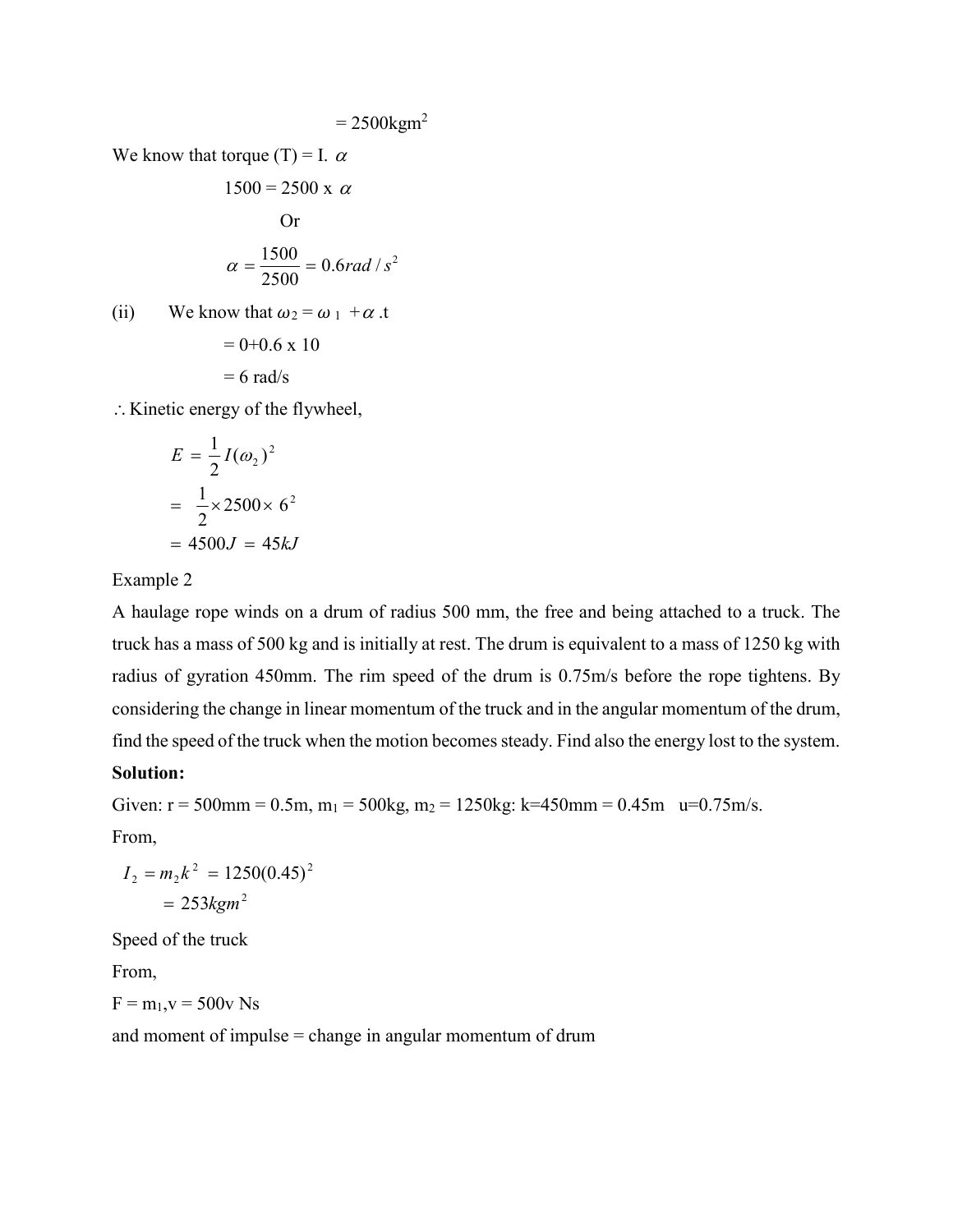$$
f \times r = I_2(\omega_2 \omega_1) = I_2\left(\frac{u - v}{r}\right)
$$
  
\n
$$
500v \times 0.5 = 253 \left(\frac{0.75 - u}{0.5}\right)
$$
  
\n
$$
250v + 506v = 380
$$
  
\n
$$
V = \frac{380}{706}
$$
  
\n
$$
= 0.502m/s
$$

### **Energy lost to the system**

From,

Energy lost to the system  $=$  Loss in K.E of drum  $-$  Gain in K.E of truck

$$
= \frac{1}{2} \times I_2 \left[ (\omega_2)^2 - (\omega_1)^2 \right] - \frac{1}{2} \times m_1 v^2
$$
  
\n
$$
= \frac{1}{2} \times I_2 \left[ \frac{u^2 - v^2}{r^2} \right] - \frac{1}{2} m_1 v^2
$$
  
\n
$$
= \frac{1}{2} \times 253 \left[ \frac{(0.75)^2 - (0.502)^2}{(0.5)^2} \right] - \frac{1}{2} \times 500(0.5002)^2 Nm
$$
  
\n= 94Nm

 $\overline{\phantom{a}}$  $\bigg)$ 

#### **Work**

Whenever a force acts on a body and the body undergoes a displacement in the direction of the force, then work is said to be done. For example, if a force (F) acting on a body causes a displacement S of the body in the direction of the force, then

Work done= force x Displacement

$$
= F \times S
$$

If the force varies linearly from zero to a maximum value of F, then

Work done = 
$$
\frac{O + F}{2} \times S = \frac{1}{2} \times F \times S
$$

It may happen that the line of action of the force is at an angle to the direction of motion of the body. For example, let a uniform force of 80N act on a body at 30° to the horizontal and let the body move a horizontal distance  $OA = 4m$ . the work done by the force is determined by the distance  $OC = 4 \cos 30^\circ$ , moved by the force along its line of action. Thus: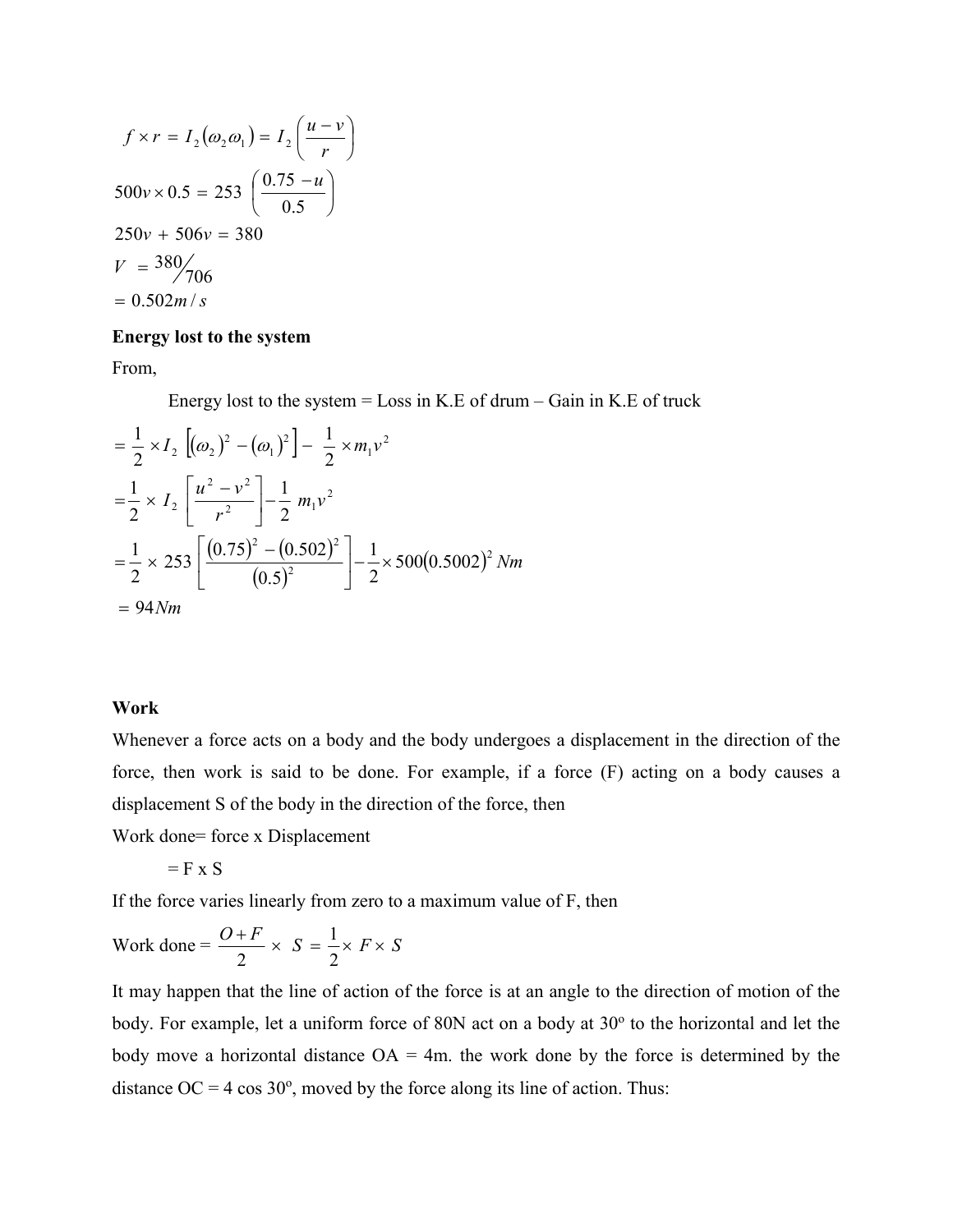# Work done  $= 80 \times Oc$

 $= 80$  x 4Cos cos 30<sup>o</sup>  $= 277$  J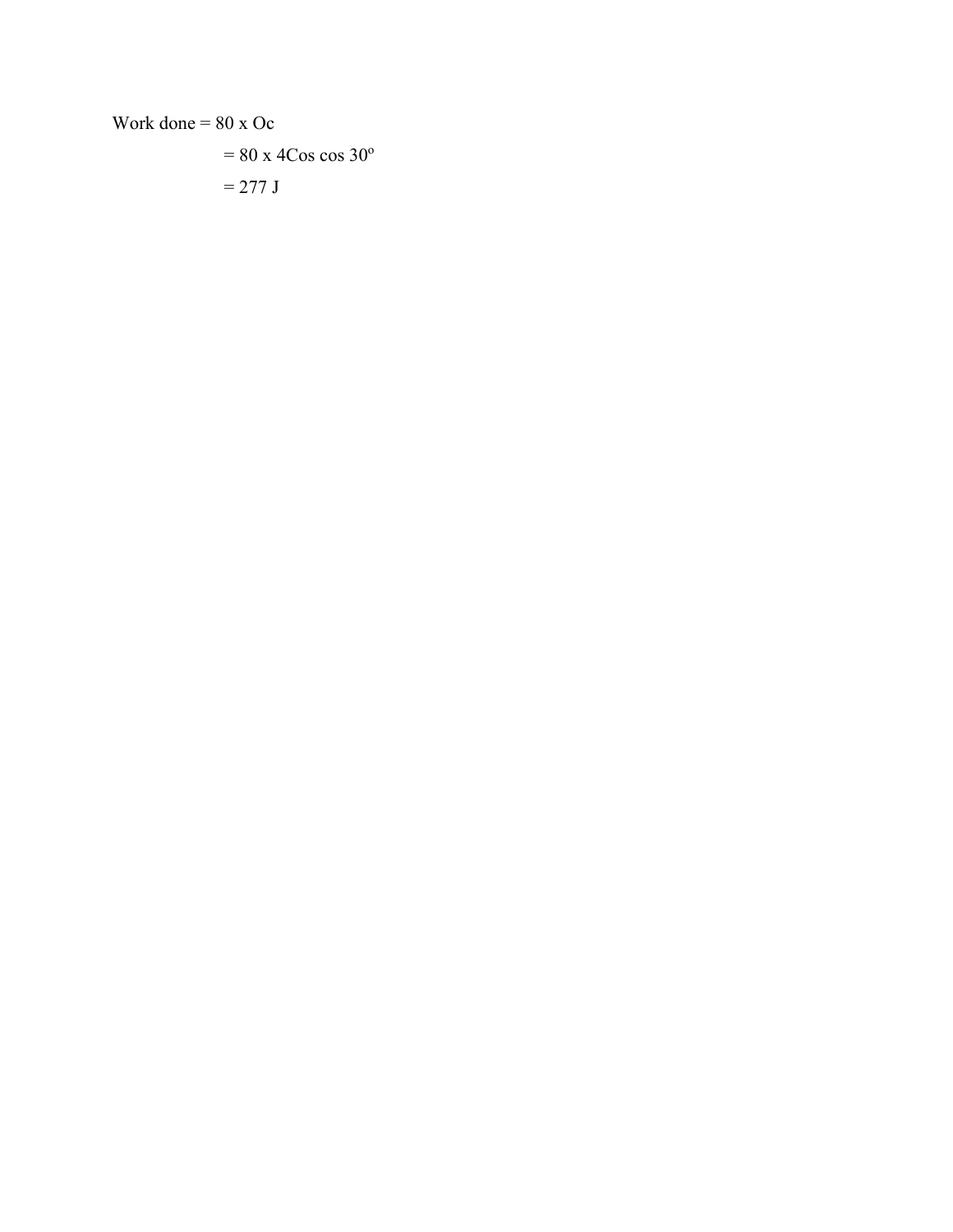## **Work done in particular cases**

# - *Force of Gravity*

The force required to lift a body of mass m through a height h is equal to the weight, mg. Therefore the work done in overcoming the force of gravity is **mgh**.

For example, when an aircraft climbs at an angle  $\theta$  to the horizontal and travels a distance S along the line of flight, then the centre of gravity of the plane is raised through a height **S** Sin  $\theta$ , and the work done is **mg** x S sin  $\theta$ .

Alternatively, the resolved part of the weight along the line of flight is **mg** sin  $\theta$  and the work done against this force is S distance is **mg** sin  $\theta$  x s, as before.

## - **Resisting force**

If a body travels a distance S against a steady resisting force R, then,

Work done against resistance  $=$  resistance x distance moved

# $=$ **Rs**

# - **Accelerating Body**

Consider a body of mass m accelerated from rest with uniform acceleration a over a distance s, when there is no resistance to motion. The accelerating force  $F = ma$ , and the work done by the accelerating force is  $Fx s = ma x s$ 

# - **Body moving on an incline**

Fig. 1.6 shows the free-body diagram for the particular case of a body of mass m being accelerated up a gradient by an effort E against a constant resistance R.. The work done by the effort is  $E \times S$ , and this is made up of the work done against the component of the weight acting down the slope, the resistance and the inertia force.

Thus,

Work done  $= E \times S$ 

 $=(W \sin \theta + R + ma) s.$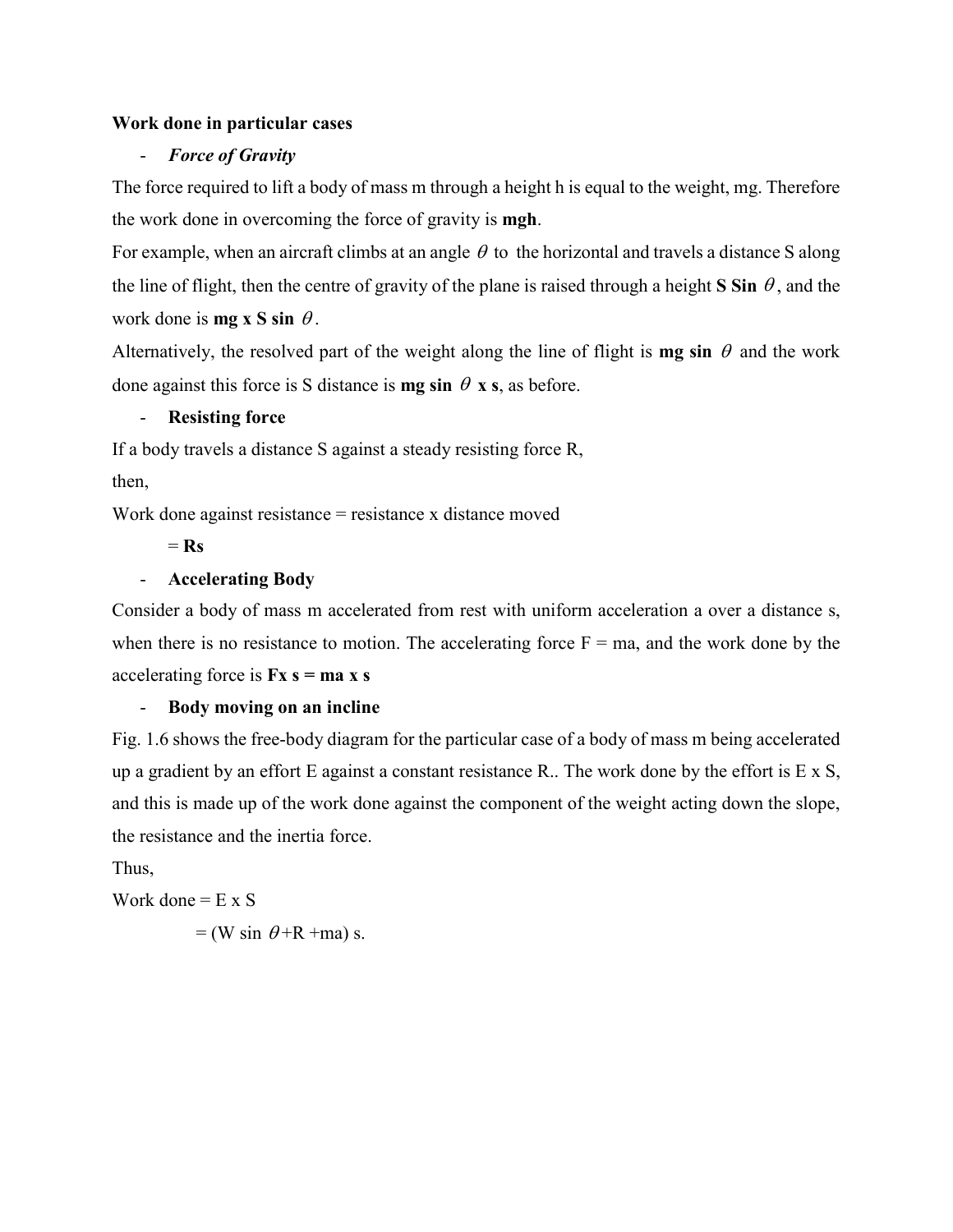



## - Work done **by a torque**

Consider an arm OA of length r, rotating about an axis O, due to the action of a constant force F applied tangentially at A, fig. 1.7. The applied toque about O is  $Fr = T$ . If the arm turns through an angle  $\theta$  then, the force F moves a distance r  $\theta$  along the arc. Hence, The work done by the force is F x r $\theta$  or T $\theta$ , i.e. the work done by a toque is the product of the torque and the angle turned through.



Fig. 1.7

Thus,

Work done by constant Torque  $T = T \theta$ 

If the torque is applied gradually so that it varies linearly from zero to a maximum value T, then the average torque is  $\frac{1}{2}$  T and hence,

Work done by a gradually applied torque =  $\frac{1}{2}T\theta$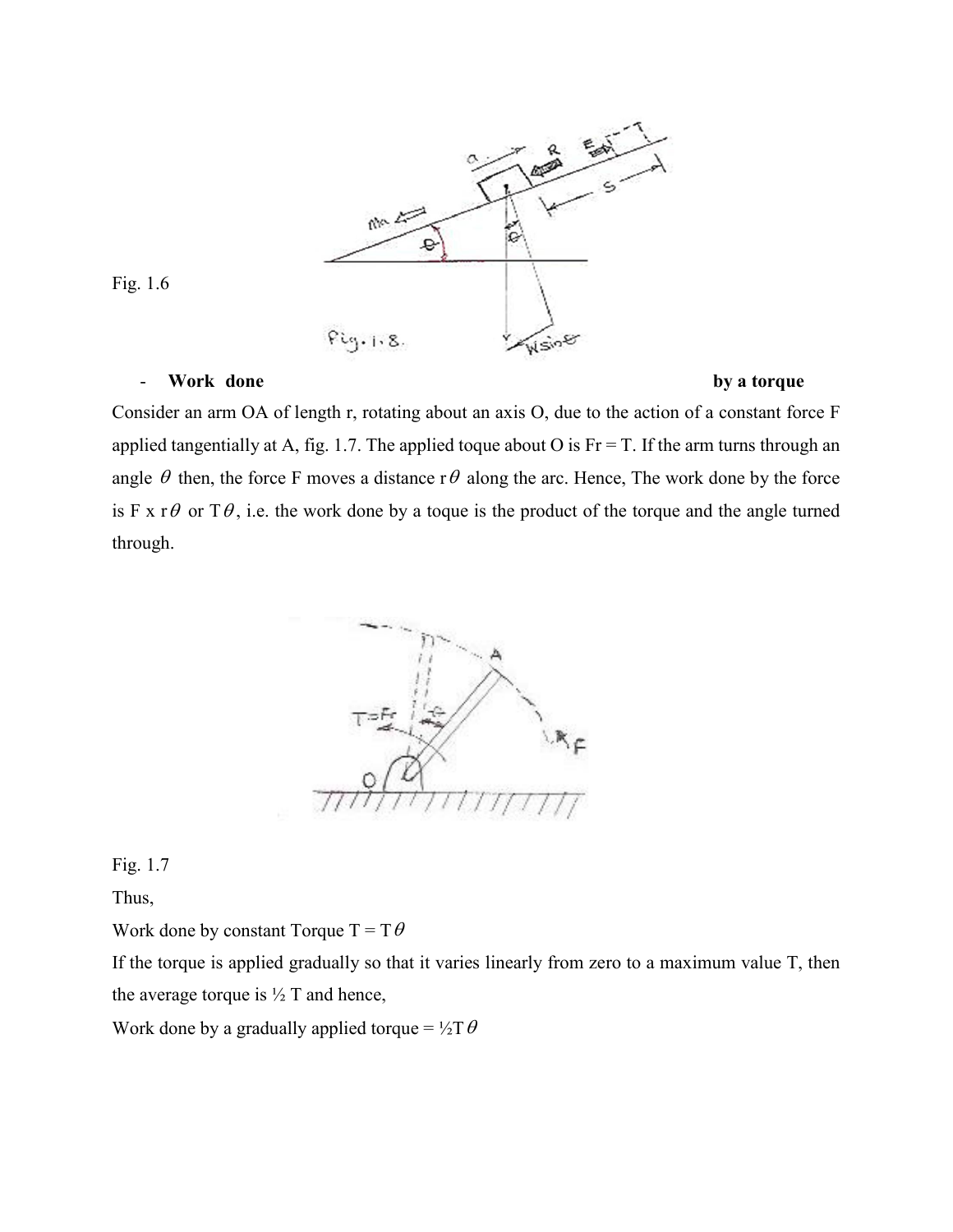## **Energy**

Energy may be defined as capacity to do work. The energy exists in many forms e.g. mechanical, electrical, chemical, heat, light etc. But we are mainly concerned with mechanical energy.

The mechanical energy is equal to the work done on a body in altering either its position, velocity or shape. Three types of mechanical energies are important from the subject point of view.

- 1. **Potential Energy (P.E)**: This is the energy possessed by a body due to its position and is equal to the work done in raising it from some datum level. Thus the P.E. of a body of mass m at a height h above datum level is **mgh**.
- 2. **Kinetic Energy (K.E)**: The Kinetic energy of a body is the energy it possesses due to its mass and velocity of the motion. If a body of mass m attains a velocity V from rest in time t under the influence of a force F and moves a distance S, then.

Work done by  $F = F x S$ 

$$
= ma x s
$$

 $\therefore$  Kinetic Energy of the body or Kinetic Energy of translation,

$$
K.E = mas = m x a \frac{v^2}{2a}
$$

$$
= \frac{1}{2}mv^2
$$

3. **Strain Energy:** The strain energy of an elastic body is the energy stored when the body is deformed. In the simple case of a body which is strained from its natural position, the relation between the deformation x and the straining force F is a straight line passing through the origin, Fig. 1.8 and the work done is represented by the area of the triangle. Thus

Work done = strain energy =  $\frac{1}{2}$  Fx

Fig. 1.8.

$$
\left\lfloor\bigotimes\limits_{x}^{F}\right\rfloor
$$

*Work done* = 
$$
\frac{1}{2}
$$
 Sx<sup>2</sup>

Where,

 $S = Stiffness$  (i.e. force per unit deformation)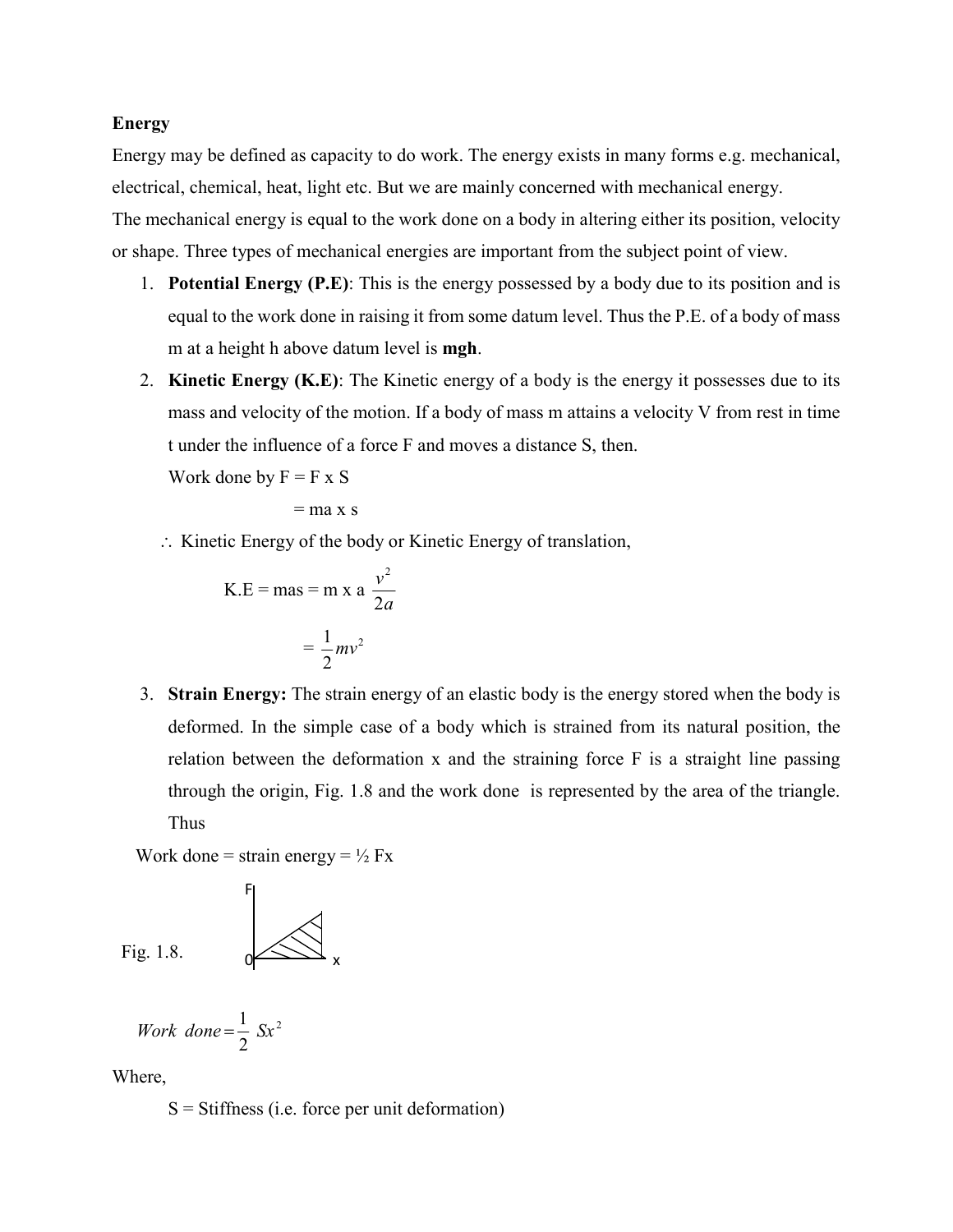In case of a torsional spring of stiffness q (force per unit angular deformation) when twisted through an angle  $\theta$  radians, then

Strain energy = Work done = 
$$
\frac{1}{2}q\theta^2
$$

## **Principle of Conservation of Energy**

Its state that "the energy can neither be created nor destroyed, though it can be transformed from one form into any of the forms, in which the energy can exist".

**Note:** A loss of energy in any one form is always accompanied by an equivalent increase in another form. When work is done on a rigid body, the work is converted into kinetic or potential energy or is used in overcoming friction. If the body is elastic, some of the work will also` be stored as strain energy.

The following examples will show how this occurs.

- *Falling body*: A falling body loses potential energy but gains a corresponding amount of kinetic energy.
- *Mass spring*: A mass vibrating at the end of a spring loses kinetic energy in stretching the spring but the spring then possesses potential or strain energy. When the motion is reversed and the spring is acting on the mass. Its strain energy is transferred to the mass as kinetic energy of motion.
- *Lost energy when friction is involved*: A body moving along a rough surface loses kinetic energy corresponding to the work done against the friction forces. This work is generally 'lost' for mechanical purposes but reappears as heat energy in the body and surface. Thus the total energy of the system, body and surface, is conserved.

The work done in overstretching a spring so that it is permanently deformed is again lost for mechanical purposes and converted into heat.

- **Collision of bodies:** when two perfectly elastic bodies collide, the work done in elastic deformation is recovered as they rebound. For example, when two steel balls bounce together, there is compression of the steel on impact but as they move apart, the steel recovers its shape and in doing so restores kinetic energy.

#### **Principle of conservation of Linear Momentum**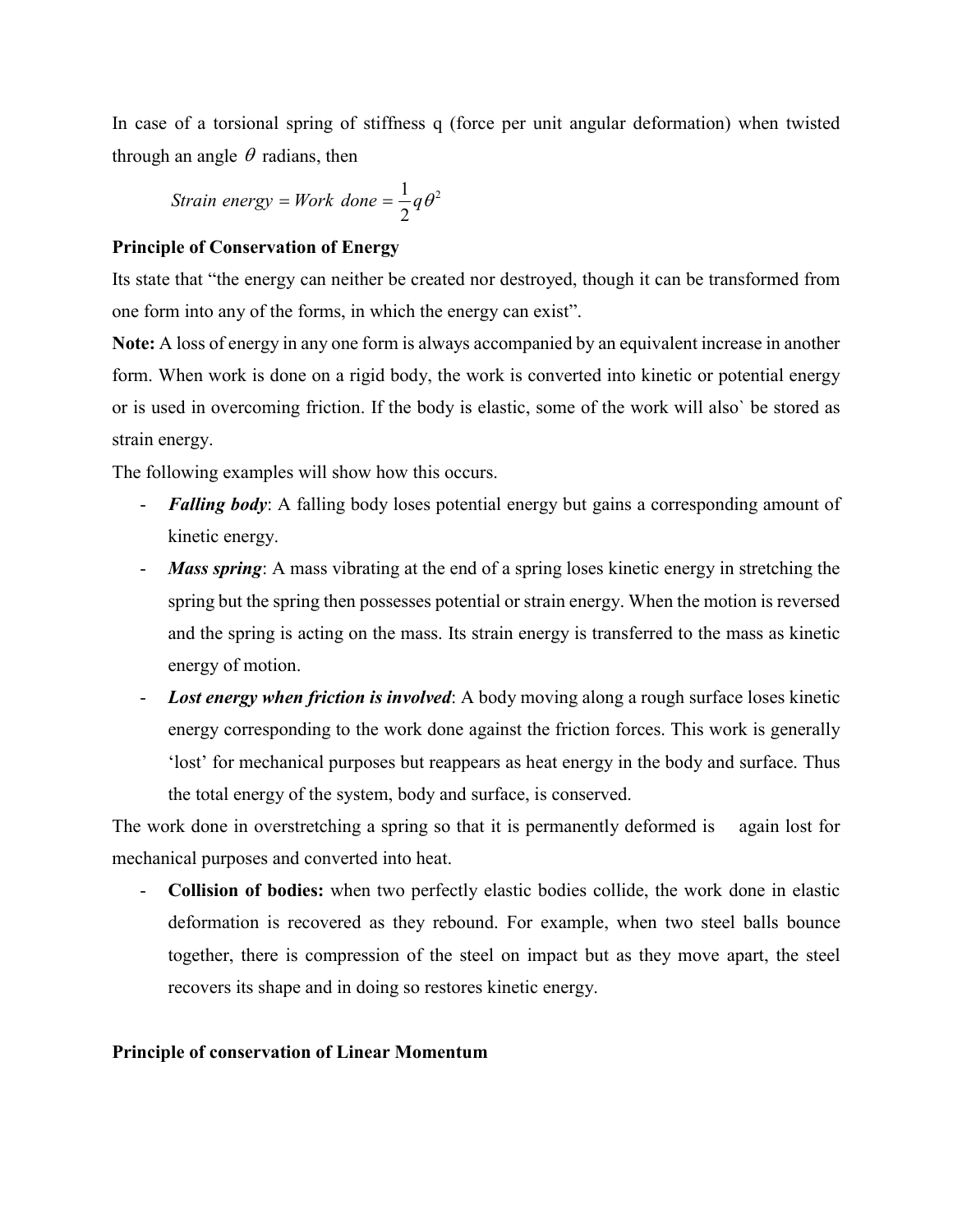It states "the total momentum of a system of masses (i.e. moving bodies0 in any one direction remains constant, unless acted by an external force in that direction. "This principle is applied to problems on impact, i.e. collision of two bodies. In other words, if two bodies of masses m<sub>1</sub> and  $m_2$  with linear velocities  $v_1$  and  $v_2$  are moving in the same straight line, and they collide and begin to move together with a common velocity v, then

Momentum before impact = momentum after impact

i.e. 
$$
m_1v_1 \pm m_2v_2 = (m_1 + m_2)v
$$

**Note:**

- 1. The positive sign is used when the two bodies move in the same direction after collision. The negative is used when they move in the opposite direction after collision.
- 2. Consider two rotating mass moment of inertia  $I_1$  and  $I_2$  are initially apart from each other and are made to engage as in the case of a clutch. If they reach a common angular velocity  $\omega$ , after slipping has ceased, then

$$
I_1\omega_1 \pm I_2 \omega_2 = (I_1 + I_2)\omega
$$

The  $\pm$  sign depends upon the direction of rotation.

# **Energy Lost by Friction Clutch during Engagement**

Consider two collinear shafts A and B connected by a friction clutch (plate or disc clutch)

Let  $I_A$  and  $I_B$  = mass moment of inertias of the rotors attached to shafts A and B respectively

 $\omega_A$  and  $\omega_B$  = Angular speeds of shaft A and B before engagement of clutch, and

 $\omega$  = common angular speed of shafts A and B after engagement of clutch.

By the principle of conservation of momentum,

 .........................( ) . *<sup>i</sup> I I I I I I I A B A A B B A A B B A B* 

Total Kinetic energy of the system before engagement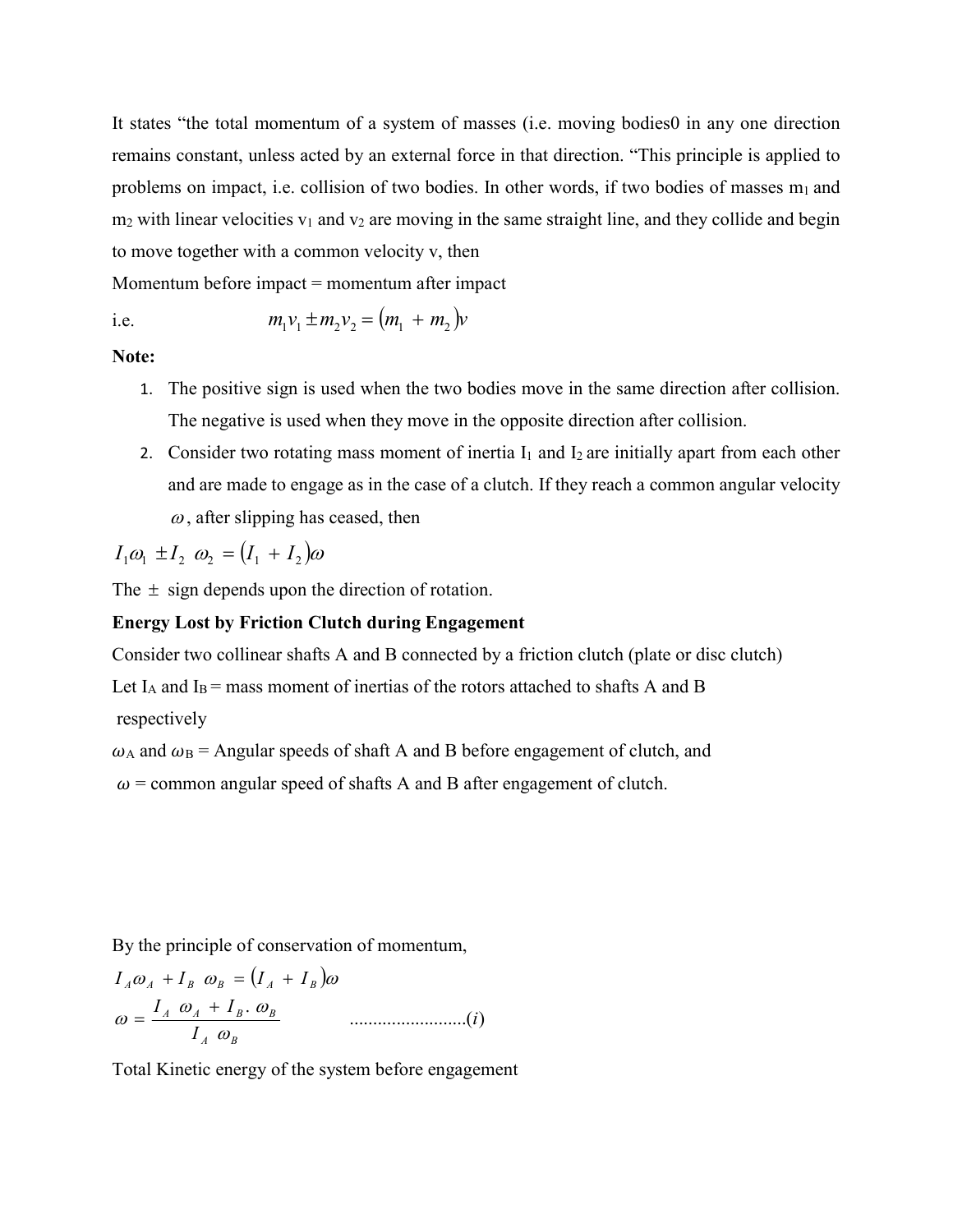$$
E_1 = \frac{1}{2} I_A (\omega_A)^2 + \frac{1}{2} I_B (\omega_B)^2 = \frac{I_A (\omega_A) 2 + I_B (\omega_B)^2}{2}
$$

Kinetic energy of the system after engagement

$$
E_2 = \frac{1}{2} (I_A + I_B) \omega^2 = \frac{1}{2} (I_A + I_B) \left[ \frac{I_A \omega_A + I_B \omega_B}{I_A + I_B} \right]^2
$$
  
=  $\frac{(I_A \omega_A + I_B \omega_B)^2}{2(I_A + I_B)}$  ....... (ii)

 $\therefore$  Loss of kinetic energy during engagement,

$$
E = E_1 - E_2 = \frac{I_A(\omega_A)^2 + I_B(\omega_B)^2}{2} - \frac{(I_A\omega_A + I_B.\omega_B)^2}{2(I_A + I_B)}
$$
  
= 
$$
\frac{I_A \cdot I_B(\omega_A - \omega_B)^2}{2(I_A + I_B)}
$$

**Note:** (1) If the rotor attached to shaft B is at rest, then  $\omega_B = 0$ .

$$
\therefore \omega = \frac{I_A \cdot \omega_A}{I_A + I_B}
$$
 ....... (iii)  
and loss of kinetic energy  $E = \frac{I_A + I_B(\omega_A)^2}{2(I_A + I_B)}$  ....... (iv)

(2) If I<sub>B</sub> is very small as compared to  $I_A$  and the rotor B is at rest, then,

$$
\omega = \frac{I_A + \omega_A}{I_A + I_B} = \omega_A
$$
 ....... (Negleting  $I_B$ )

And from equation (iii) and (iv)

$$
E = \frac{1}{2}I_B \cdot \omega \cdot \omega_A = \frac{1}{2}I_B \cdot \omega^2
$$

= Energy given to rotor B.

# **Example 1.**

A force exerted on a body of mass 10kg travelling with an initial velocity 15m/s varies with time according to the relationship  $F = 250 + 2t^2$ . Calculate the total impulse imparted to the body in the first 3 seconds, and the final velocity of the body.

## **Solution**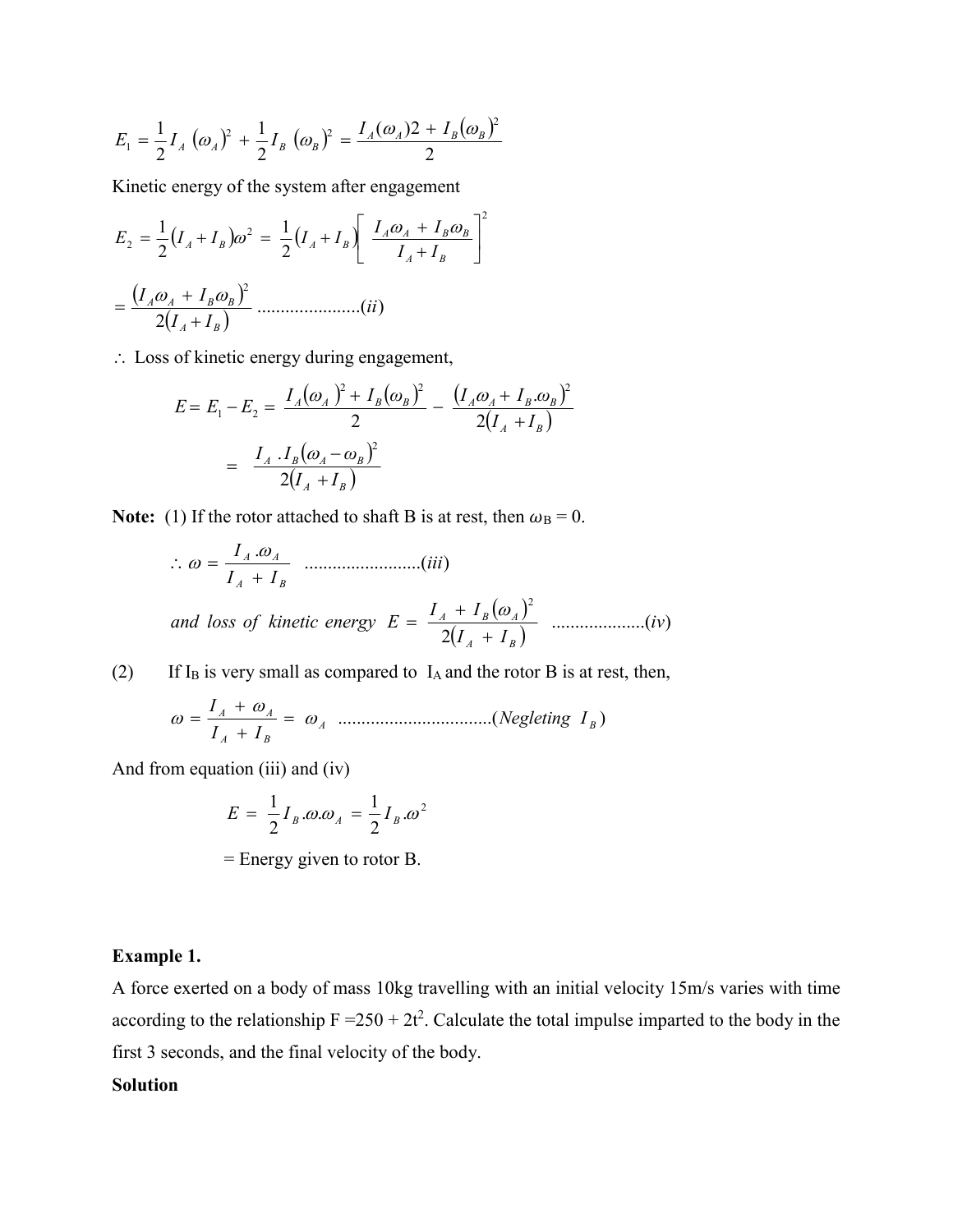Total impulse = 
$$
\int_{t_1}^{t_2} Fdt
$$
  
\n
$$
\int_0^3 (250 + 2t^2) dt
$$
\n
$$
= \left[ 250t + \frac{2t^3}{3} \right]_0^3
$$
\n
$$
= [750 + 18] - [0]
$$
\n
$$
= 768 \text{ Nm}
$$

But total impulse = change in momentum of body

$$
768 = m (v2 - v1)
$$
  
=10(v<sub>2</sub> -15)  

$$
V2 = \frac{768}{10} + 15
$$
  
= 91.8m/s

# **Example 2**

A truck of mass 1600kg starts at rest and run down an incline of  $\frac{1}{20}$ . Calculate its velocity after it has travelled 30m, if the total frictional resistances to motion are 250N.

# **ASolution**

Potential energy lost = Kinetic energy gained  $+$  work done against friction

or  
\n
$$
mgh = \frac{1}{2}mv^2 + Fs.
$$
\n
$$
\therefore 1600 \times g \times \frac{30}{20} = \frac{1}{2} \times 1600v^2 + 250 \times 30
$$
\n
$$
2400 \times g = 800v^2 + 7500
$$
\n
$$
v^2 = \frac{2400g - 7500}{800}
$$
\n
$$
= \frac{23544 - 7500}{800}
$$
\n
$$
= \frac{16044}{800}
$$
\n= 20.06  
\n
$$
v = 4.48m/s
$$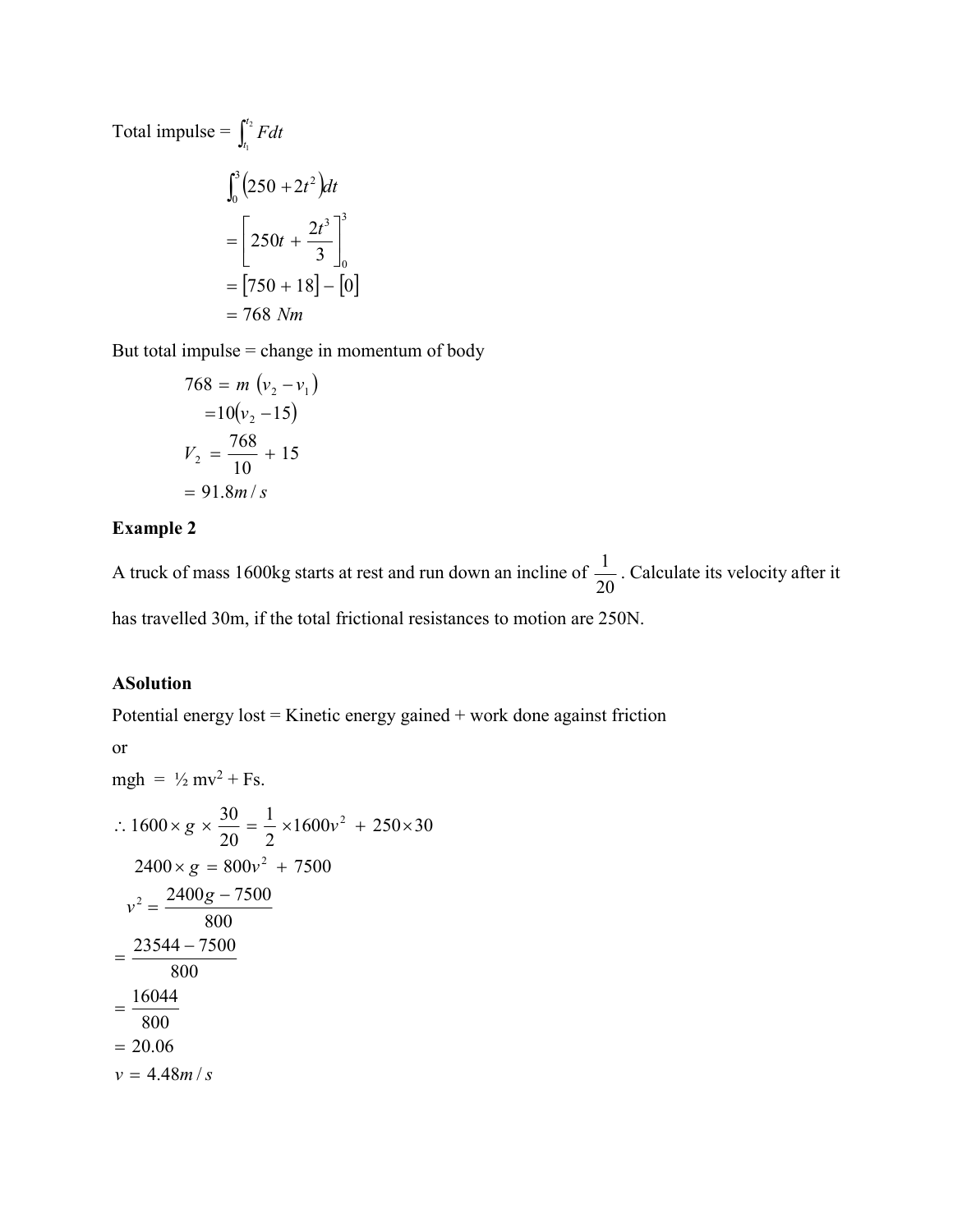### **Example 3**

The two buffers at one end of a truck each require a force of 0.7MN/m of compression and engage with similar buffers on a truck which it overtakes on a straight horizontal track.. The truck has a mass of 10 tonnes and its initial speed is 1.8m/s, while the second truck has mass of 15 tonnes with initial speed 0.6m/s, in the same direction.

Find (a) the common speed when moving together during impact

(b) the kinetic energy lost to the system

- (c) the compression of each buffer to store the kinetic energy lost,
- (d) the velocity of each truck on separation if only half of the energy offered in the springs is returned.

### **Solution**

Given:  $S = 0.7$   $mN/m = 0.7$   $x \frac{10^6 N}{m}$ ;  $m_1 = 10t = 10x10^3 kg$ 

$$
V_1 = 1.8m/s
$$
;  $m_2 = 15tonnes = 15 \times 103kg$ ,  $v_2 = 0.6m/s$ 

(a) Common velocity when moving together during impact

Let  $v =$  common velocity

We know that momentum before impact = momentum after impact

i.e. 
$$
m_1v_1 + m_2v_2 (m_1 + m_2)v
$$
  
\n10 x 10<sup>3</sup> x1.8+15 x 10<sup>3</sup> x 0.6 =  $(10x 10^3 + 15x 10^3)v$   
\n27 x 10<sup>3</sup> = 25 x 10<sup>3</sup> v  
\n $v = \frac{27 x 10^3}{25 x 10^3} = 1.08 m/s$ 

(b) Kinetic Energy lost to the system

Since the kinetic energy lost to the system is the kinetic energy before impact **minus** the kinetic energy after impact, therefore

Kinetic energy lost to the system

$$
= \left(\frac{1}{2}m_1v_1^2 + \frac{1}{2}m_2v_2\right) - \frac{1}{2}(m_1 + m_2)v^2
$$

$$
= \left[\frac{1}{2} \times 10 \times 10^3 (1.8)^2 + \frac{1}{2}15 \times 10^3 (0.6)^2\right]
$$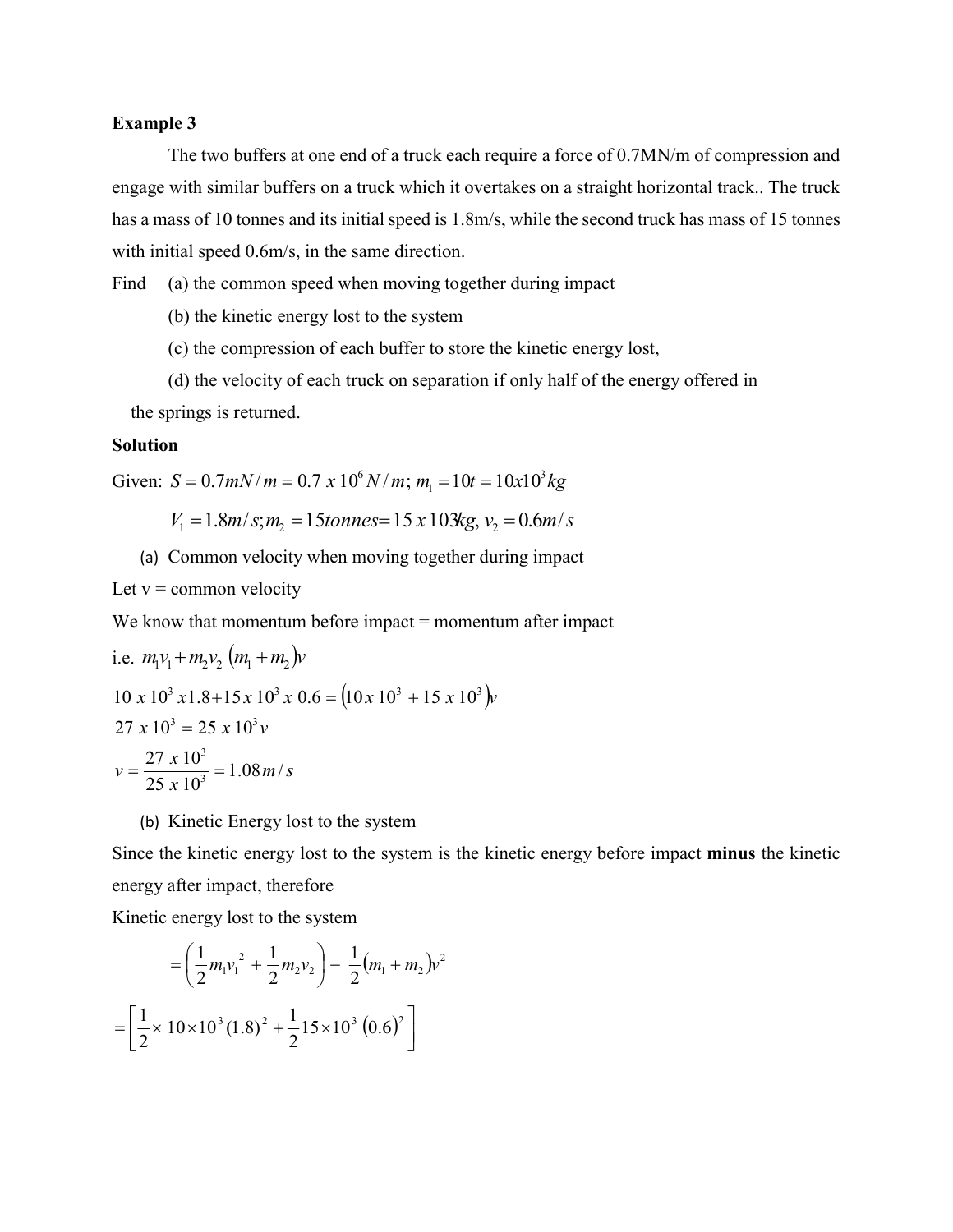$$
\frac{1}{2} (10 \times 10^3 + 15 \times 10^3) (1.08)^2
$$
  
= 4.35 x 10<sup>3</sup> Nm = 4.35KNm (4350J or 4.35kJ)

(c) Compression of each buffer spring to store kinetic energy lost

Let  $x =$  compression of each buffer spring in metres

and S = force required by each buffer spring or stiffness of each spring =  $0.7$ MN/m =  $0.7 \times 10^6$ m since the strain energy stored in the springs (four in number) is equal to kinetic energy lost in impact, therefore,

$$
4 \times \frac{1}{2} S.x^{2} = 4.35 \times 10^{3}
$$
  
\n
$$
4 \times \frac{1}{2} x 0.7 \times 10^{6} x^{2} = 4.35 \times 10^{3}
$$
  
\n
$$
1.4 \times 10^{6} x^{2} = 4.35 \times 10^{3}
$$
  
\n
$$
x^{2} = \frac{4.35 \times 10^{3}}{1.4 \times 10^{6}}
$$
  
\n
$$
= 3.11 \times 10^{-3}
$$
  
\n
$$
x = 0.056m
$$
  
\n
$$
= 56mm
$$

(d) Final Kinetic energy after separation

= Kinetic energy at common velocity+  $\frac{1}{2}$  energy stored in springs  $=\frac{1}{2}m_1(v_3)^2+\frac{1}{2}m_2(v_4)^2=\frac{1}{2}(m_1+m_2)v^2+\frac{1}{2}\left(4\times\frac{1}{2}s.x^2\right)$  $\bigg)$  $\left(4 \times \frac{1}{2} s x^2\right)$  $\setminus$  $+\frac{1}{2}m_2(v_4)^2 = \frac{1}{2}(m_1 + m_2)v^2 + \frac{1}{2}\left(4 \times \frac{1}{2}s.x^2\right)$ 2  $2V4$  $\frac{1}{2}(v_3)^2 + \frac{1}{2}m_2(v_4)^2 = \frac{1}{2}(m_1 + m_2)v^2 + \frac{1}{2}\left(4 \times \frac{1}{2}s\right).$ 2 1 2 1 2 1 2  $\frac{1}{2}m_1(v_3)^2 + \frac{1}{2}m_2(v_4)^2 = \frac{1}{2}(m_1 + m_2)v^2 + \frac{1}{2}\left(4 \times \frac{1}{2} s.x\right)$  $=\frac{1}{2}x10 \; x10^{3} + \frac{1}{2}x15 \; x10^{3} (v_{3})^{2} = \frac{1}{2}(10 \; x10^{3} + 15 \; x10^{3}) (1.08)^{2} + \frac{1}{2}(4.35 \; x10^{3})$ 2  $\left(10 \times 10^3 + 15 \times 10^3\right) \left(1.08\right)^2 + \frac{1}{2}$ 2  $15 \times 10^{3} (v_3)^2 = \frac{1}{2}$ 2  $10 x 10^3 + \frac{1}{2}$ 2  $\frac{1}{2}$  x 10 x 10<sup>3</sup> +  $\frac{1}{2}$  x 15 x 10<sup>3</sup> (v<sub>3</sub>)<sup>2</sup> =  $\frac{1}{2}$ (10 x 10<sup>3</sup> + 15 x 10<sup>3</sup>)(1.08)<sup>2</sup> +  $\frac{1}{2}$ (4.35 x = 10 15 33.51.............................................( ) <sup>2</sup> 4 2 <sup>3</sup> *v v i*

We know that initial momentum and final momentum must be equal *i.e.* 

$$
m_1v_3 + m_2v_4 = (m_1 + m_2)v
$$
  
10 × 10<sup>3</sup> × v<sub>3</sub> + 15 x 10<sup>3</sup> × v<sub>4</sub> = (10 × 10<sup>3</sup> + 15 × 10<sub>3</sub>)1.08  
10v<sub>3</sub> + 15v<sub>4</sub> = 27

From equation (i) and (ii)

 $v_3 = 0.6$ *m*/*s and*  $v_3 = 1.4$ *m*/*s*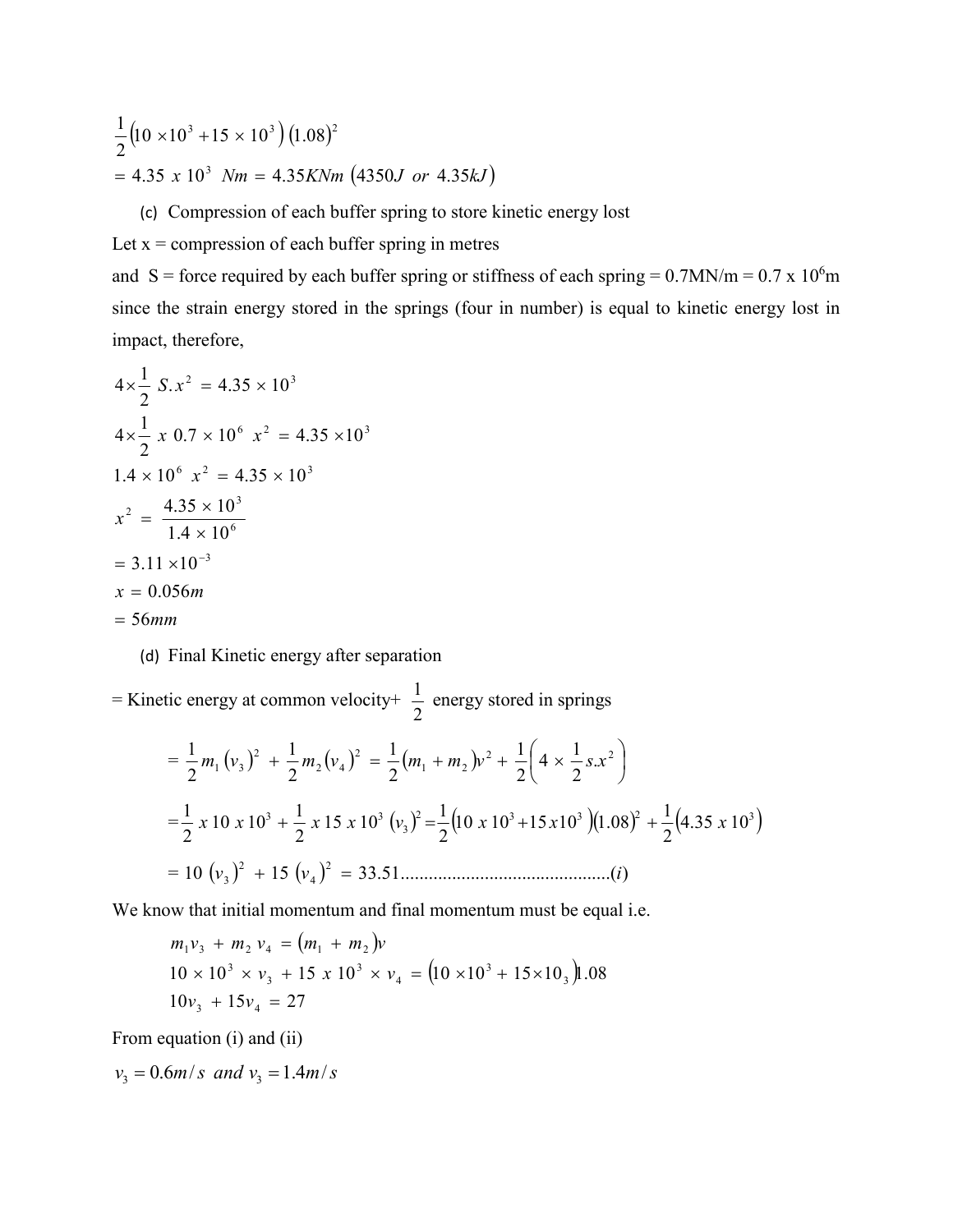### **Simple Harmonic Motion**

A particular is said to move with simple harmonic motion (SHM) when its acceleration is directly proportional to its displacement from a fixed point in its path, and always directed towards that point.

A perfect examples of SHM is the oscillation of a mass spring system. A spring of natural length l carries a mass of m kg. From its equilibrium position the mass is given a further downward displacement a and released. The mass moves with SHM since the restoring force in the spring, and hence the acceleration, is always directed towards the equilibrium position.

Simple harmonic motion can also be represented by the movement of a point which is the projection on a diameter of a second point moving in a circle with constant angular velocity.

## **Velocity and Acceleration of a Particle Moving with Simple Harmonic Motion**

Consider a particle, moving round the circumference of a circle of radius r, with a uniform angular velocity  $\omega$  rad/s as shown in fig.1.9. Let p be any position r a point of the particle after t seconds and  $\theta$  be the angle turned by the particle in t seconds. We know that





Fig. 1.9 Velocity and Acceleration of a particle

If N is the projection of p on the diameter  $xx^1$ , then displacement of N from its mean position 0 is

 $X = r \cos \theta = r \cos \omega \cdot t \dots \dots \dots \dots \dots \dots \dots \dots \dots (i)$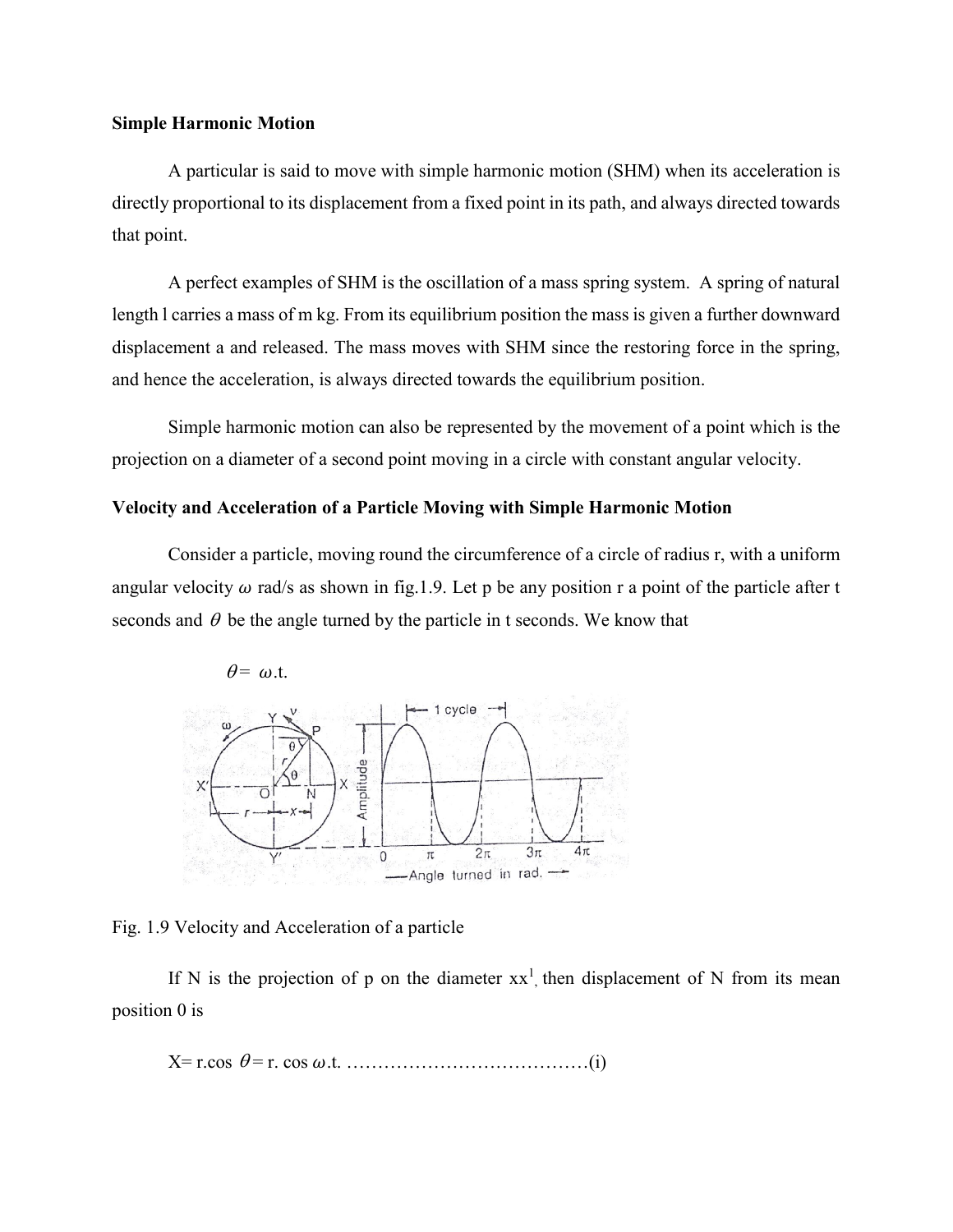The velocity of n is the component of the velocity of p parallel to  $xx^1$  i,e

VN = v sin = .r sin = <sup>2</sup> <sup>2</sup> *r x* …………………(ii) ……..……… ( , sin ) <sup>2</sup> <sup>2</sup> *v r and r Np r x*

A little consideration will show that velocity is maximum, when  $x = 0$ , i.e, when N passes through O; i.e its mean position.

 $V_{max} = \omega.r,$ 

We know that the acceleration of P is the centripetal acceleration whose magnitude is  $\omega^2 r$ . The acceleration of N is the component of the acceleration of P parallel to  $xx<sup>1</sup>$  and is directed towards the centre 0., i.e.

aN -= ω<sup>2</sup> .r cos = ω2. *x* …………….. ( *<sup>x</sup> <sup>r</sup>* cos ) ……………………………..**(**iii)

The acceleration is maximum when  $x = r$  ie. When P is at *x* or  $x<sup>1</sup>$ 

$$
a_{max}=\omega^2 r \,
$$

Different Equation of Simple Harmonic Motion

From,

*x* = r cos = r. Cos t …………………… (i)

Differentiating equation (i) is, we have velocity of N,

$$
\frac{dx}{dx} = V_N = -r\omega \sin \omega t \dots \dots \dots \dots \dots \dots \dots \text{(ii)}
$$

Again differentiating equation (ii), we have velocity of N,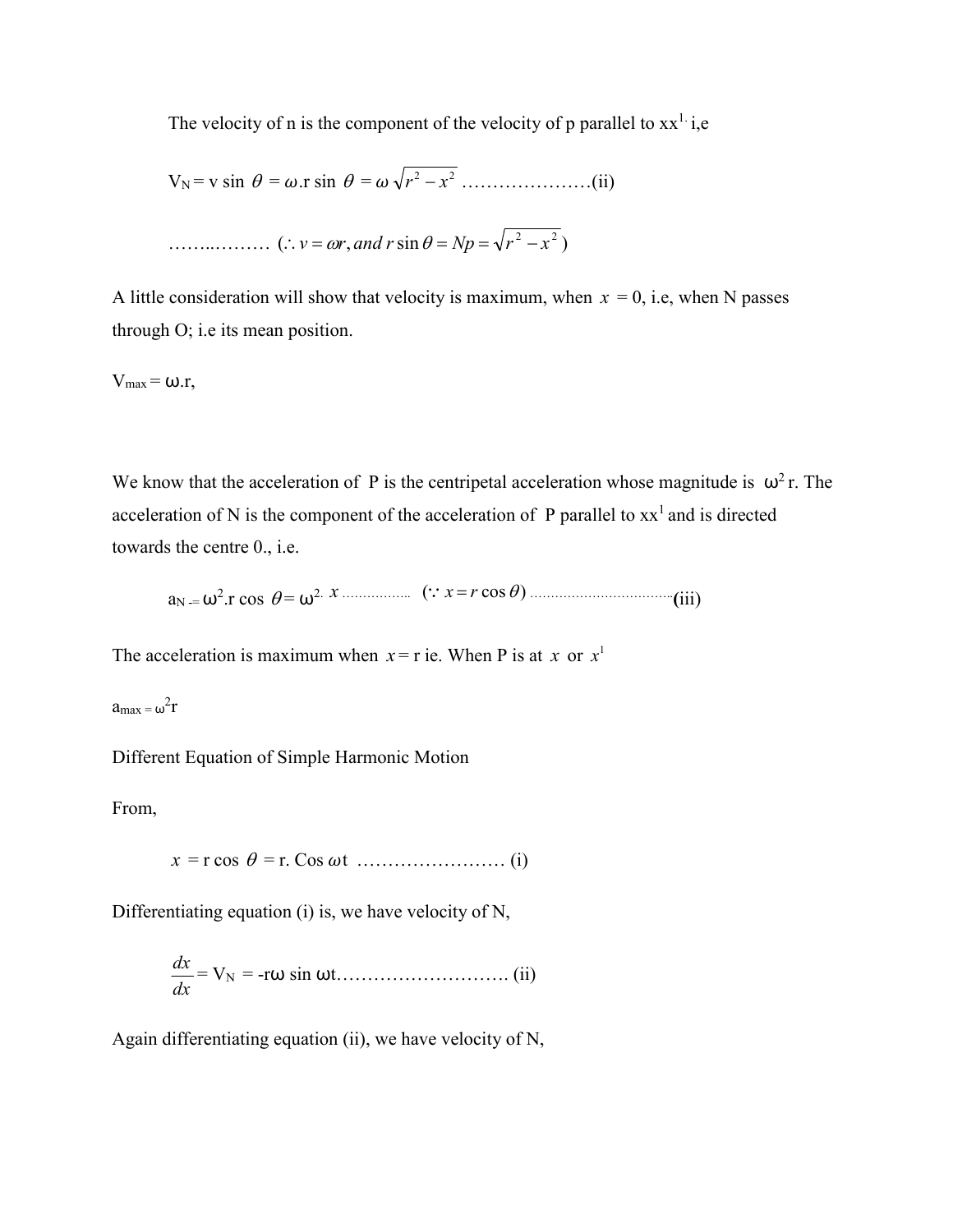2 2 *dx <sup>d</sup> <sup>x</sup>* = VN = aN = -r.ω.<sup>ω</sup> cos ω<sup>t</sup> = -ω<sup>2</sup> .r cos ωt…………………(iii) = -ω<sup>2</sup> *x*

Or.

$$
\frac{d^2x}{dx^2} + \omega^2 x = 0
$$

This is the standard differential equation for simple harmonic motion of a particle. The solution of which is

 $x = A \cos \omega t + B \sin \omega t$ . …………………………(iv)

Where A and B are constants to be determined by the initial conditions of the motion.

In fig. 1.9, when  $t = 0$ ,  $x = r$  i.e when point P and N lies at  $x<sub>1</sub>$ , we have from equation (iv)

$$
A = r.
$$

Differentiating equation (iv)

*<sup>A</sup>*. sin *<sup>t</sup> <sup>B</sup>*. cos *<sup>t</sup>*. *dt dx* …………………(v)

When  $t = 0$ ,  $\frac{dx}{dt} = 0$ , therefore, from the above equation,  $B = 0$ .

Now the equation (iv) becomes

*x r* cos*t*.………………….(vi).

The equations (ii) and (iii) may be written as in equation (vii) and (viii).

By differentiating equation (vi) twice.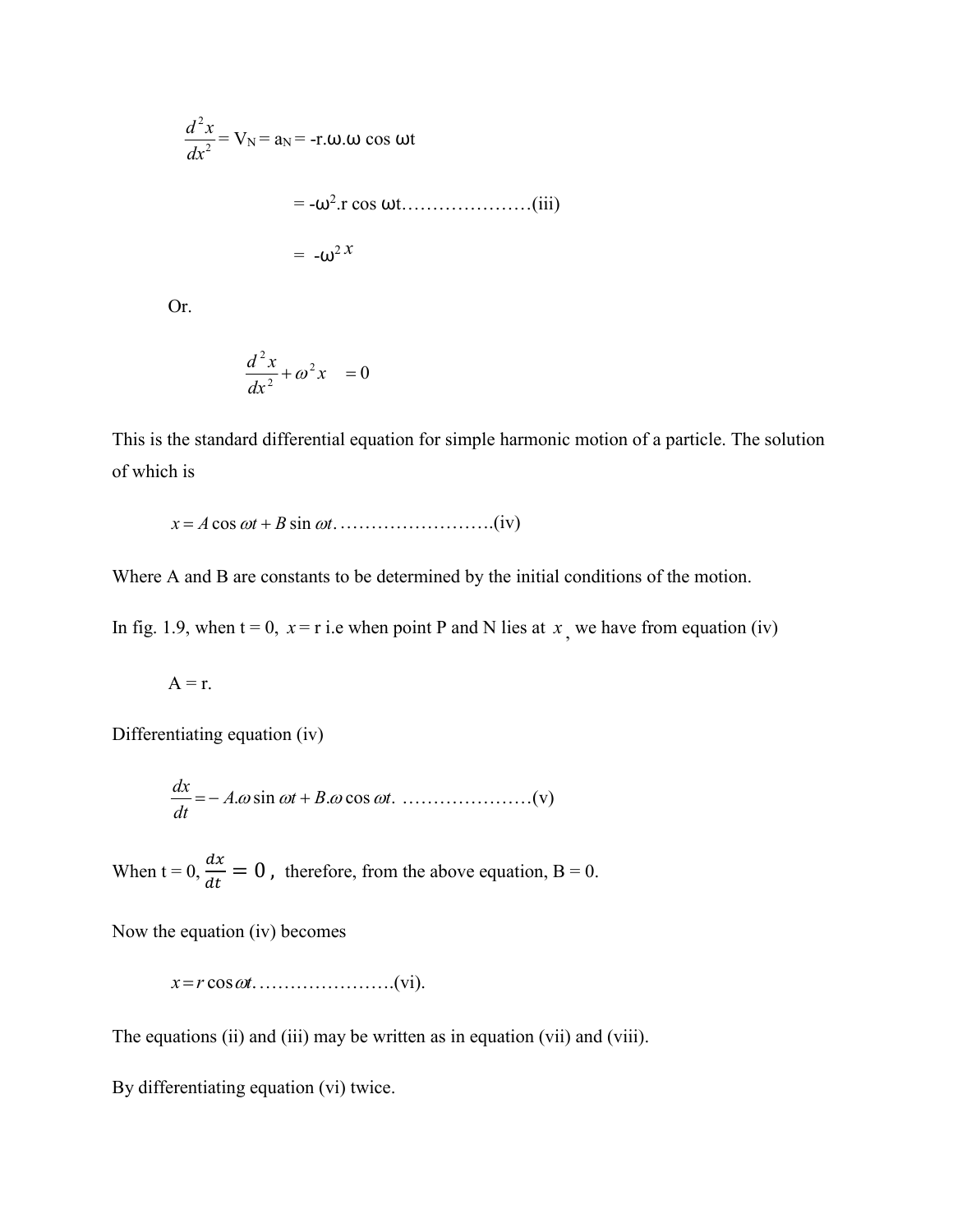)..........................( ). <sup>2</sup> *<sup>V</sup> <sup>r</sup>*. sin *<sup>t</sup> <sup>r</sup>* cos( *<sup>t</sup> vii dt dx <sup>N</sup>*

And

. cos cos( ) <sup>2</sup> <sup>2</sup> .2 2 *a r t r t dt d x <sup>N</sup>* ………………(viii)

Example 1.

The piston of a steam engine moves with simple harmonic motion. The crank rotates at 120rpm with a stroke of 2 metres. Find the velocity and acceleration of the piston, when it is at a distance of 0.75m from the centre.

#### **Solution**

Given:  $N = 120$ rpm,  $r = 1m$ ,  $x=0.75m$ .

From 
$$
\omega = \frac{2 \pi N}{60} = \frac{2 \pi \times 120}{60}
$$
  
=  $4 \pi$  rad/s.

Velocity of the piston.

$$
V = w\sqrt{r^2 - x^2}
$$

$$
= 4\pi\sqrt{1 - 0.75^2}
$$

 $= 8.31 \text{m/s}$ 

Acceleration of the Piston

 $a = \omega^2.x$ 

 $=(4\pi )^2 \times 0.75$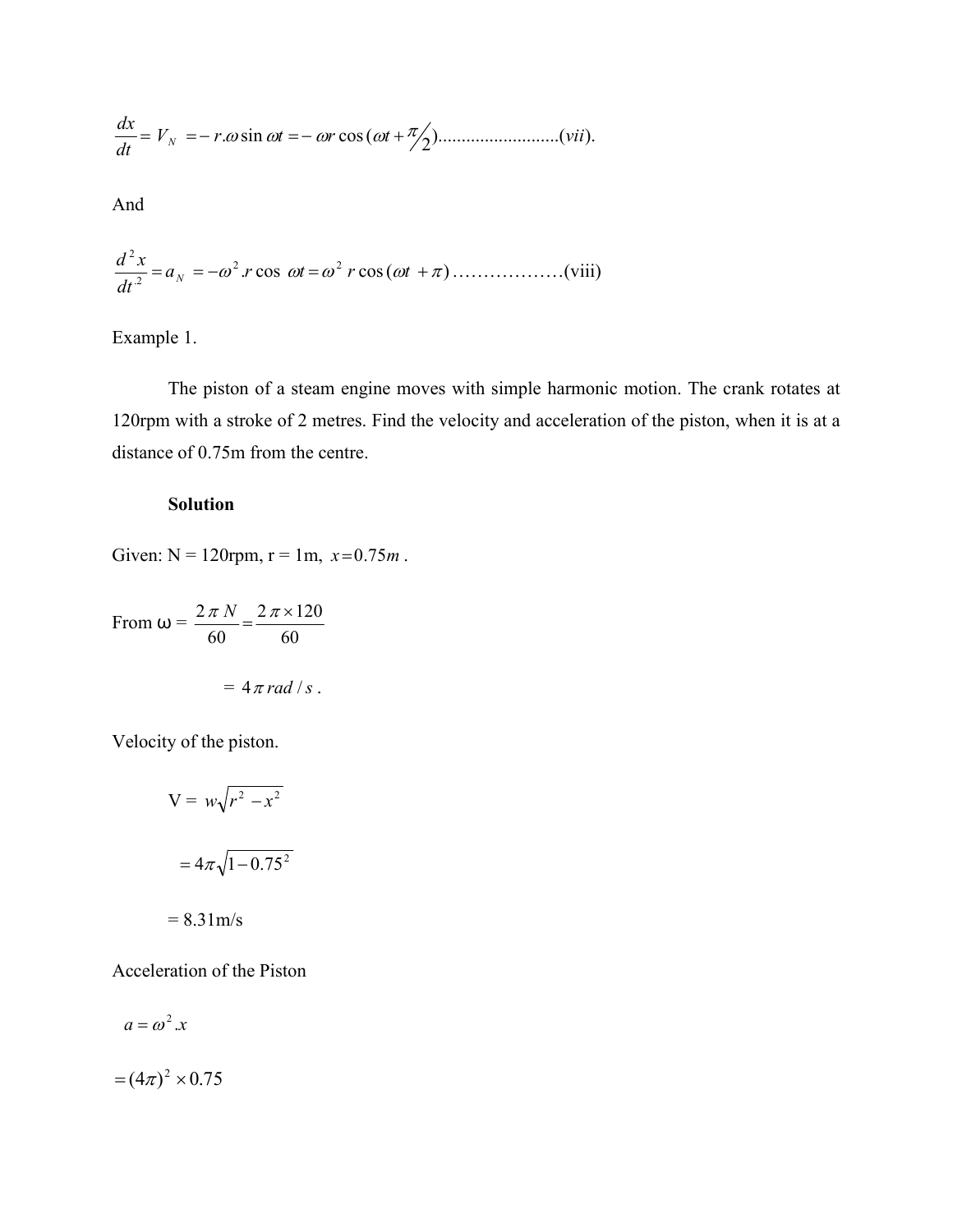$= 118.46$ m/s<sup>2</sup>

## Example 2

A body performs s.h.m in a straight line. Its velocity is 4m/s when the displacement is 50mm, and 3m/s when the displacement is 100mm, the displacement being measured from the mid position. Calculate the frequency and amplitude of the motion. What is the acceleration. What is the acceleration when the displacement is 75mm?

From,

$$
V = \omega \sqrt{r^2 - x^2}
$$

When  $x = 0.05m$  *and*  $v = 4m/s$ 

$$
4 = 10\sqrt{(r^2 - 0.05^2)} \dots \dots \dots \dots \dots \dots (i).
$$

When  $x=0.1m$  and  $v=3m/s$ .

3 = ( 0.1 ) <sup>2</sup> <sup>2</sup> *w r* ……………………(ii)

Divide equation (i) by equation (ii)

$$
\frac{4}{3} = \frac{\sqrt{r^2 - 0.05^2}}{\sqrt{r^2 - 0.1^2}}
$$

Squaring both sides.

$$
\frac{16}{9} = \frac{r^2 - 0.05^2}{r^2 - 0.1^2}
$$

$$
7r^2 = 0.1375.
$$

Hence  $r = 0.140$ m.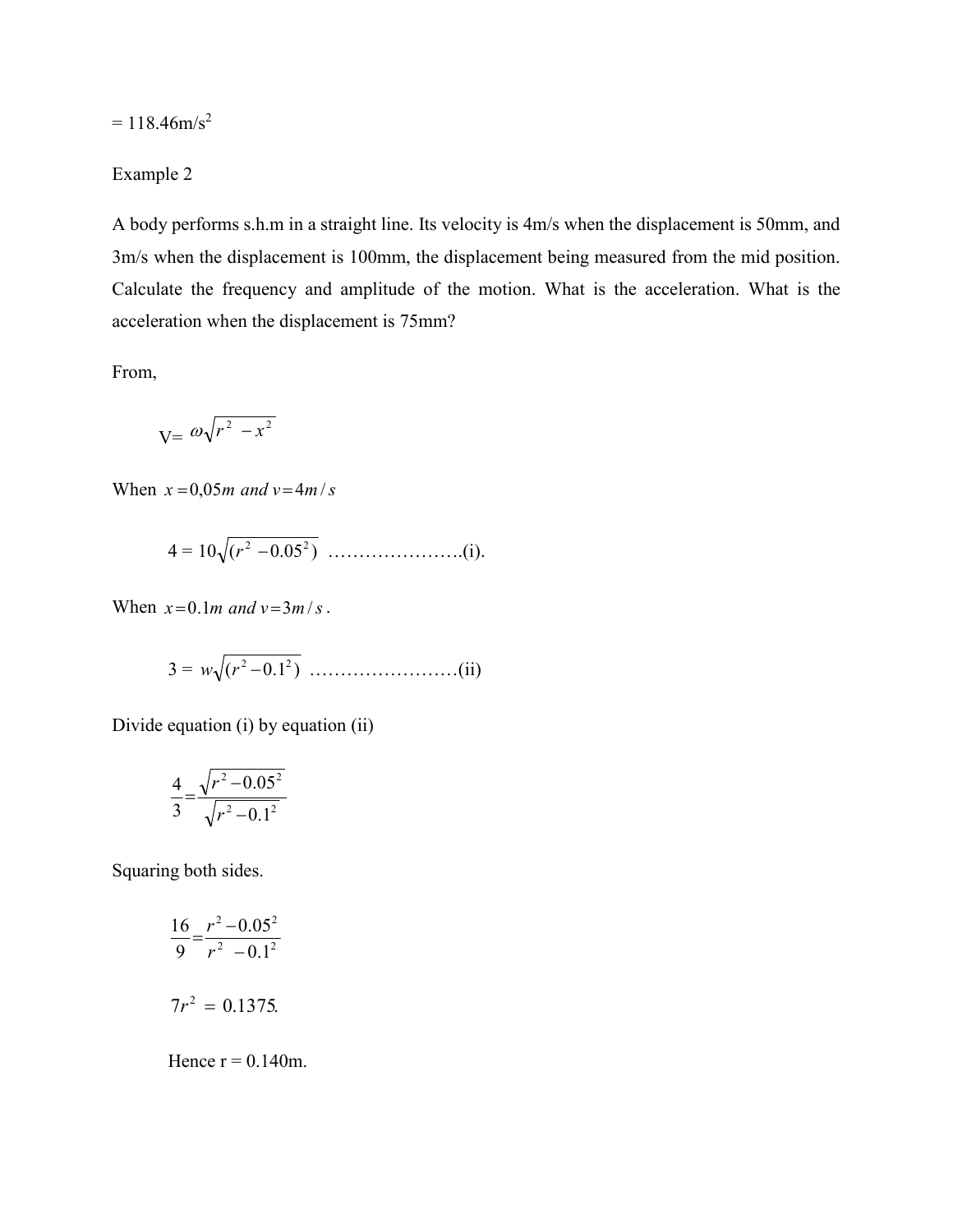$$
= 140 \text{mm}.
$$

To find  $\omega$ , from equation (i).

$$
4 = \omega \sqrt{(0.140^2 - 0.0025^2)}.
$$

Squaring both sides.

$$
16 = \omega^2 (0.140^2 - 0.0023^2).
$$
  
\n
$$
\omega^2 = \frac{16}{0.0196}
$$
  
\n
$$
\omega = 28.6 \text{ rad/s}
$$

Thus, frequency  $n = \frac{\omega}{2\pi}$  $\omega$ 2 *n*

$$
=\frac{28.6}{2\pi}
$$

$$
=4.56
$$
Hz

The acceleration when  $x = 0.075m$  is given by

$$
a = \omega^2 x
$$
  
= 28.6 x 0.075  
= 61.3m/s<sup>2</sup>

# **Assignment**

- **1.** A mass of 300kg is allowed to fall vertically through 1 metre on to the top of a pile of mass 500kg. Assume that the falling mass and pile remain in contact after impact and that the pile is moved 150mm at each blow. Find, allowing for the action of gravity after impact.
- a. The energy lost in the blow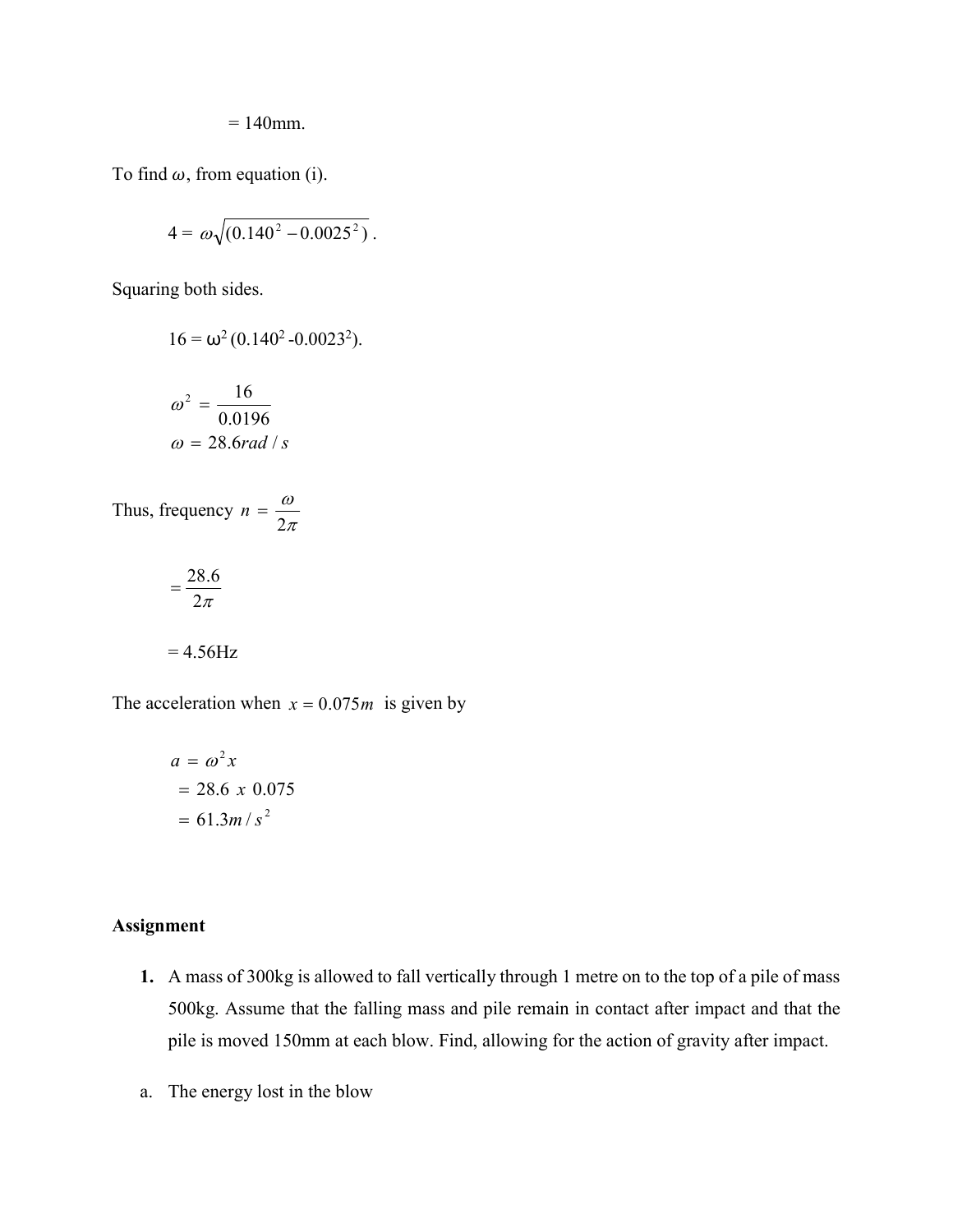- b. The average resistance against the pile
- **2.** The force f on a body of mass 50kg varies with the distance of the body from a fixed point according to the law

$$
F = 202.5 - 25
$$
 KN.

Calculate the velocity of the body after it has moved a distance of 200m from rest, and the work done by the force in achieving this velocity.

**3.** A drop hammer is allowed to fall from rest through a height of 6m on to a forging. Find the downward velocity of the hammer when is strikes the forging. If the mass of the hammer is 500kg, what is the work done by the forging and base plate in bringing the hammer to rest in a distance of 500mm?

**4.** A wagon of mass 12000 kg traveling at 16 km/h strikes s pair of parallel spring-loaded stops. If the stiffness of each spring is 600 kN/m, calculate the maximum compression in bringing the wagon to rest.

**5.** A sphere of mass 50kg moving at 3m/s overtakes and collides with another sphere of mass 25 kg moving at 1.5m/s in the same direction. Find the velocity of the two masses after impact and loss of kinetic energy during impact in the following cases.

(a) When the impact is inelastic. (b)When the impact is elastic. (c) When the coefficient of restitution is 0.6.

**6.** The crank pin of an engine has a mass of 1kg and its centre is 150mm from the crank shaft centre. When the shaft is rotating uniformly at 2000 rev/min, calculate in magnitude and direction in each case.

- **(a)** the acceleration of the crank pin
- **(b)** the centripetal force on the crank pin
- **(c)** the centrifugal force on the crank shaft bearings